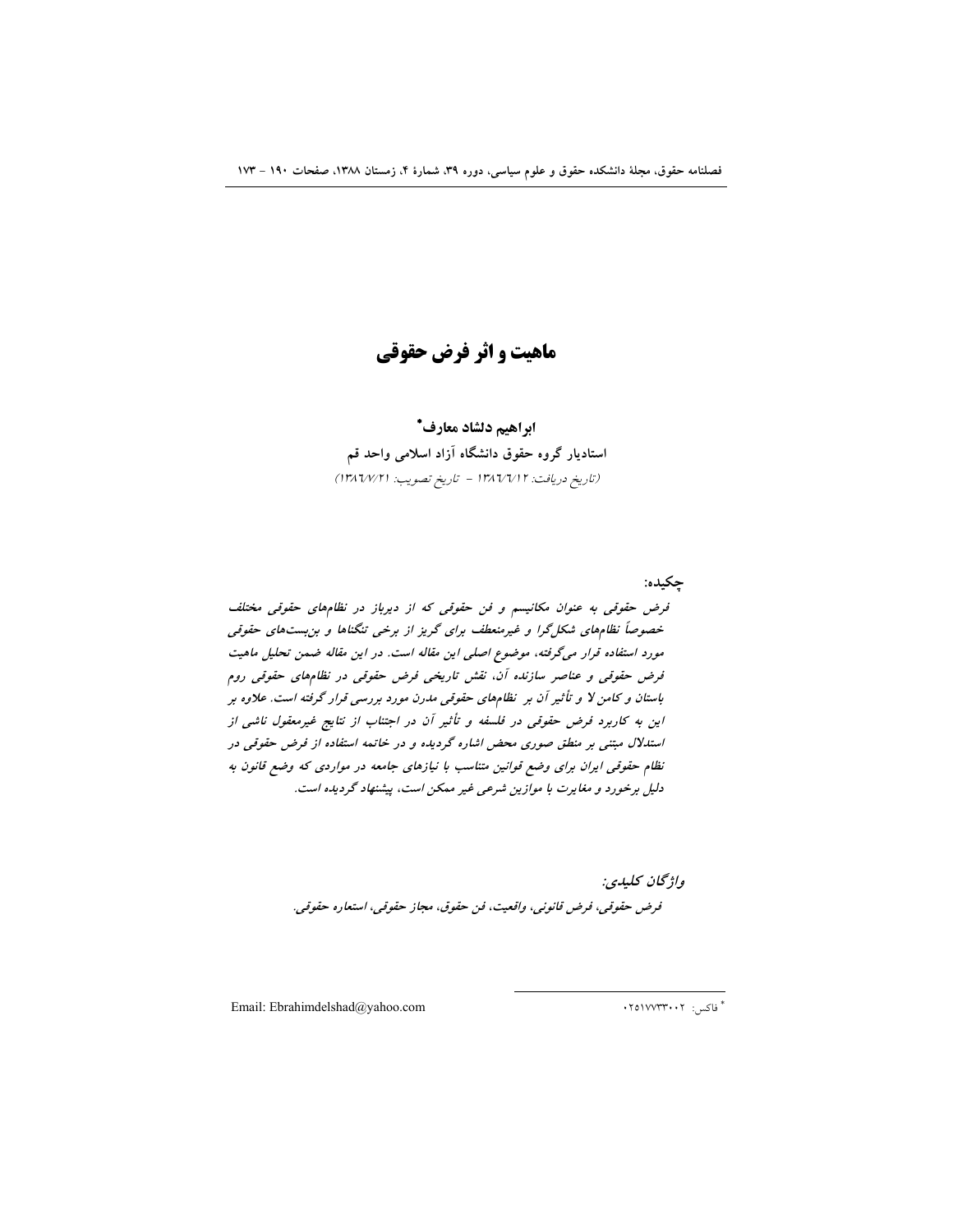#### مقدمه

فرض قانونی یا حقوقی(Legal fiction) تکنیک و فنی حقوقی است که برحسب مورد در فرایند وضع قانون و اعمال و اجرای آن مورد استفاده قانونگذاران و مجریان قانون در نظامهای حقوقی مختلف بوده است به گونهای که با استفاده از این ابزار از راههای صعبالعبور و پر سنگلاخ حقوقی گذر کردهاند و کوشیدهاند بی آنکه قاعدهای را نقض کنند، حداکثر استفاده را از ظرفیتهای قانونی موجود به عمل آورده و در نهایت عدالت را به سر منزل مقصود برسانند. برای نمونه برای أنکه مردم ملزم به اجرای قانون باشند و برای سرپیچی از اجرای قانون مؤاخذه شوند بايد از مفاد قانون و حقوق و تكاليف خود مطلع گردند، زيرا تا شخص حقوق و تکالیف خود را نداند چگونه میٍتوان او را به لحاظ تخلف از قانون و انجام ندادن وظيفه مسئول دانست؟

زشتی و ناپسندی «عقاب بلابیان» نیز به عنوان یک قاعدهی عقلی قانونگذار را ملزم می کند تا قانون را به اطلاع عموم برساند.

بنابراین قانونگذار در این حالت خود را بر سر دو راهی میبیند، از یکسو باید قانون و حقوق و تکالیف قانونی افراد جامعه را به اطلاع اّنها برساند و از سوی دیگر هیچ وسیلهای وجود ندارد که مفاد قانون را به یک یک افراد جامعه تفهیم کند و قانونگذار به بهانهی این اشکال نیز، نباید از انتشار قانون چشمپوشی کند و برهیچ تشریفاتی ارادهی خود را الزامآور سازد (کاتوزیان، ١٣٦٩، ش ١١١).

پس قانونگذار باید تدبیری بیندیشد و این مشکل را حل کند. راه حل این مشکل استفاده از «فرض حقوقی» است. قانونگذار قانون را منتشر میسازد و پس از انقضای مهلتی از زمان انتشار أن را برای عموم جامعه لازم|لاجرا میداند با این فرض که پس از انتشار قانون و انقضای مهلت مقرر تمام افراد ملت از آن مطلع گردیدهاند. این راهحلی است که قانونگذار ایران نیز از آن بهره برده است و در ماده ۲ قانون مدنی اعلام کرده: «قوانین ۱۵ روز پس از انتشار، در سراسر كشور لازم الاجرا است...».

### تعريف فرض حقوقي

تعاریف متعدد و متنوع از فرض حقوقی توسط حقوقدانان ارایه گردیده است که بررسی این تعاریف نشان میدهد که علیرغم مشابهت آنها در بخش عمده از تعریف، اختلافاتی نیز با هم دارند. بنابراین ابتدا برخی از این تعاریف مطرح میگردد و سپس تعریف پیشنهادی از فرض حقوقی ارایه میگردد.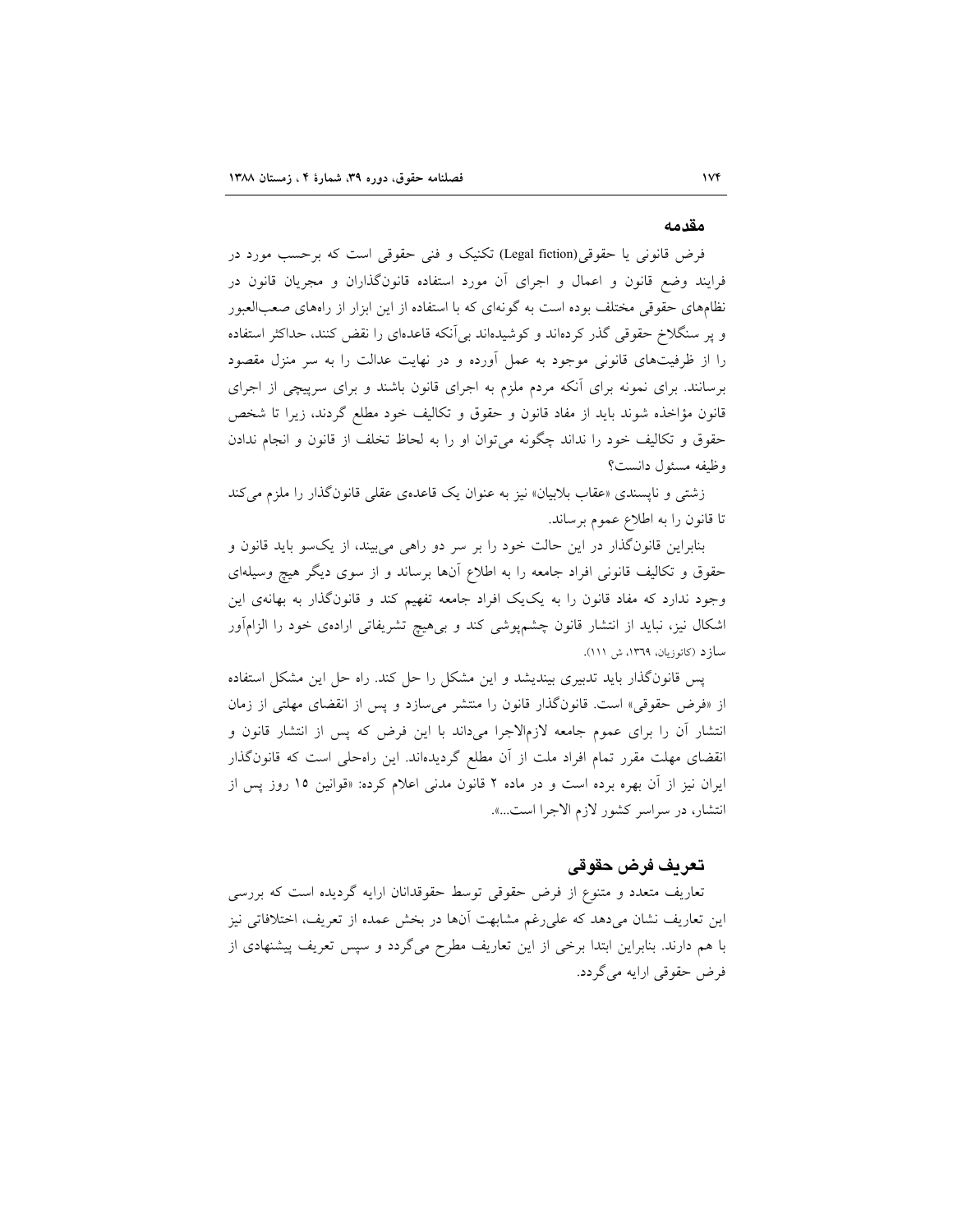رنه دكر (René Dekkers) فرض حقوقي را اين گونه تعريف مي كند: «فرض عبارت است از یک روش فنی که به موجب أن یک پدیده اعم از یک شی یا یک شخص واقع در یک طبقهبندی حقوقی که متناسب با هدف و مطلوب نیست به صورت ارادی و آگاهانه جابهجا میگردند تا با این راه حل عملی با طبقه و مقولهی موردنظر و مطلوب، متناسب گردند.» .(Perelman. 1974. p.16.)

این تعریف نسبتاً مفصل، برخی عناصر فرض حقوقی را نظیر اینکه فرض حقوقی یک تکنیک و فن حقوقی است که به صورت ارادی و آگاهانه، مورد استفاده قرار می گیرد با خود دارد اما تمامی نقش و کارکردهای فرض حقوقی را بیان نمی کند. دکر در این تعریف فقط به یک نقش فرض حقوقی اشارہ می کند و اُن ہم جابجایی و تغییر یک شخص یا شی از یک طبقه و مقولهی حقوقی به دسته و طبقهی دیگر است.

به عنوان مثال، وقتى قانونگذار براى نيل به يک مصلحت و هدف خاص (حمايت از کشاورزی) اموال منقول ذاتی را در حکم اموال غیرمنقول میداند (ماده ۱۷ قانون مدنی ایران) یا در حقوق روم که جنین را به منزلهی شیء تلقی میکردند، برای انتقال ارث، جنین را به عنوان طفل متولد شده در زمان فوت پدر تلقی می نمودند. تعریف ذکر کامل جلوه می کند اما این موارد تنها بخشی ناچیز از نقش و کارکرد فرض حقوقی است. «جابجایی و جایگزینی» یکی از کارکردهای فرض حقوقی است.

هنري،مين(Henry maine) حقوقدان انگليسي در تعريف فرض حقوقي گفته است «فرض حقوقی عبارت است از هر پندار و تصوری که این واقعیت را پنهان می کند که قاعدهی حقوقی تغییر یافته در حالی که متن اَن بدون تغییر باقی مانده و اعمال و اجرای اَن قاعده اصلاح شده است.(maine.1972.p.16).

تعریف مین از فرض حقوقی متأثر از مطالعات تاریخی او در حقوق روم و انگلیس و نوع استفادهی این نظامهای حقوقی از فرض حقوقی است.

به عنوان نمونه رومیان با تعصبی که به متن قوانین خود مانند الواح دوازدهگانه داشتند در برابر تغییر قانون و اصلاح اّن مقاومت میکردند و فرض حقوقی به اّنها کمک میکرد تا با حفظ متن و ظاهر قانون، أن را در جهتى كه مايل بودند و نياز أنها را برأورد مى ساخت، اعمال و اجرا نمایند. در تعریف مین نیز صریحاً به این کارکرد فرض یعنی حفظ متن قانون و تغییر اجرای آن اشاره شده است.

بررسی تعاریف فوق و تعاریف متعدد دیگر که از سوی حقوقدانان در خصوص فرض حقوقی مطرح شده و هر یک بیانگر بخشی از مفهوم فرض حقوقی هستند، نشان میدهند که تعریف هنری کاپیتان(capitant)، حقوقدان مشهور فرانسوی از فرض حقوقی، جایگاهی ممتاز در شناساندن این مفهوم حقوقی دارد. کاپیتان در تعریف فرض می گوید: «فرض حقوقی روش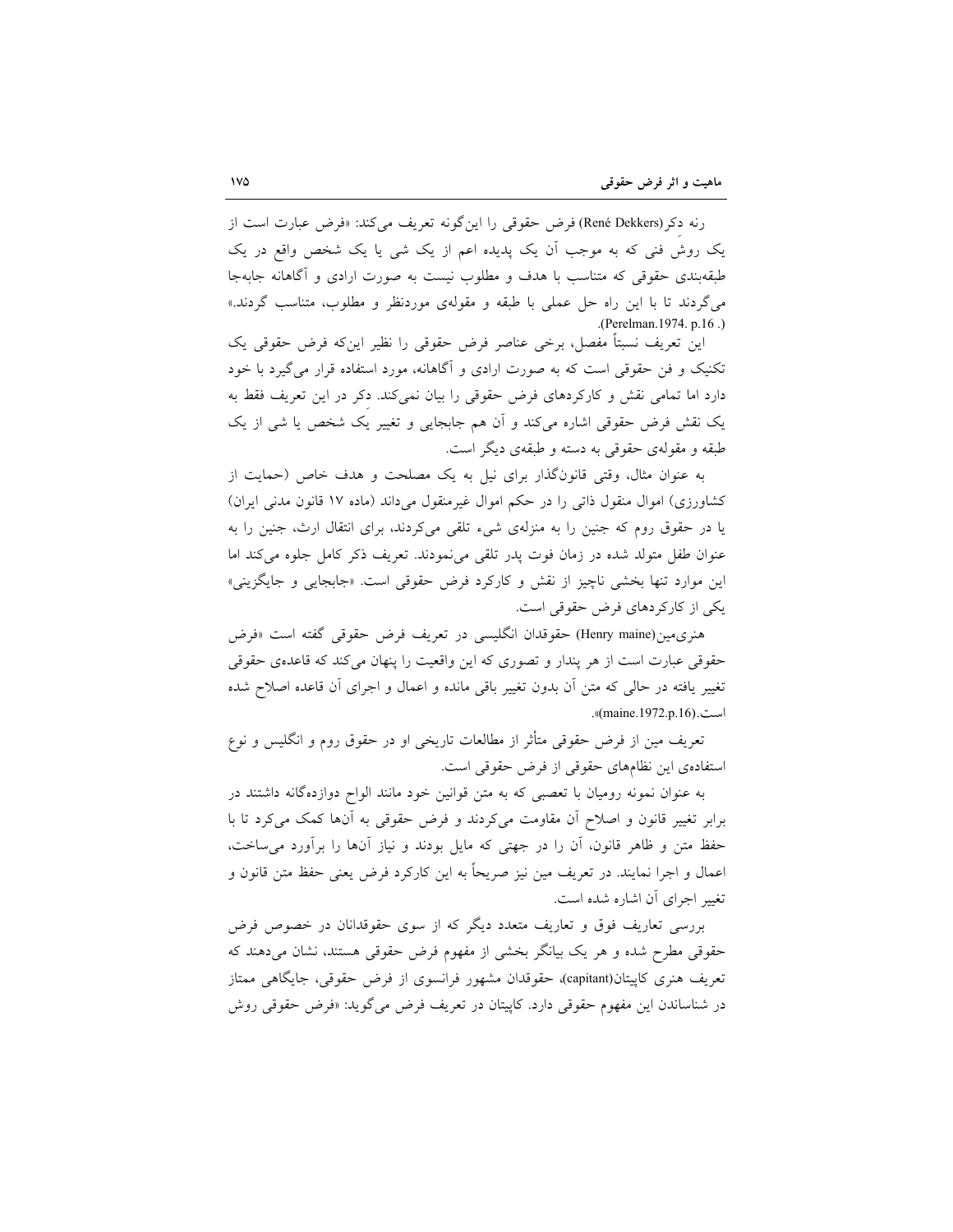فنی حقوقی است که به موجب آن یک پدیده یا موقعیت به منظور استنتاج نتایج حقوقی، برخلاف واقعيت در نظر گرفته مي شود»(cornu.1987.p365).

این تعریف علی رغم اختصار، کامل تر از تعاریف پیش گفته است. کاپیتان در این تعریف با بیان عناصر فرض قانونی در یک عبارت کلی نقش آن را «استنتاج نتایج حقوقی» ذکر می کند. عبارتی که به اندازهی کافی در برگیرنده تمامی نقشها و کارکردهای فرض حقوقی است.

### تعريف ييشنهادى

با توجه به تعاریف فوق میتوان فرض حقوقی را اینگونه تعریف کرد: «فرض حقوقی عبارت از یک تمهید و تدبیر حقوقی است که قانونگذار یا قاضی به منظور نیل به نتایج حقوقي مطلوب، عمداً وقايع را برخلاف واقع توصيف ميiمايند».

عبارت «نیل به نتایج حقوقی مطلوب» در این تعریف به طرزی عام میتواند در برگیرنده تمامی نقشهای فرض حقوقی نظیر تعدیل قواعد حقوقی، توسعهی قلمرو حقوق، پرهیز از نتايج غيرمعقول و ناعادلانه، اجراي عادلانهي قواعد حقوقي و.... باشد.

# عناصر و ماهيت فرض حقوقي الف) عناصر فرض حقوقى

بررسی مفهوم فرض حقوقی و ملاحظهی تعاریفی که حقوقدانان درباره این مفهوم ارایه کردهاند حاکی از وجود عناصری است که جوهره و اساس فرض را تشکیل میدهند. به برخی از این عناصر به هنگام بررسی تعاریف فرض حقوقی اشاره شد، اما تلاش میکنیم این عناصر را به تفکیک مورد تجزیه و تحلیل قرار دهیم:

#### ۱. عنصر تصور و یندار(assumption)

در نظام حقوقی انگلیسی- امریکایی نخستین عنصر و هستهی اصلی فرض حقوقی مبتنی بر «تصور و پندار» يا همان «فرض به معنى خاص»(supposition) است ( .campbell Black  $(1993. p621)$ 

وجه مشترک تمامی این معانی، عدم قطعیت آنهاست یعنی تصور و فرض موضوعی که ممكن است درست و مطابق واقعيت باشد يا خلاف واقع در أيد. بنابراين، اين عنصر اگرچه بخشی مهم از مفهوم «فرض حقوقی» را به دوش میکشد اما مسلم است معنای آن به معنای انطباق كامل و ترادف با معناى فرض حقوقى نيست.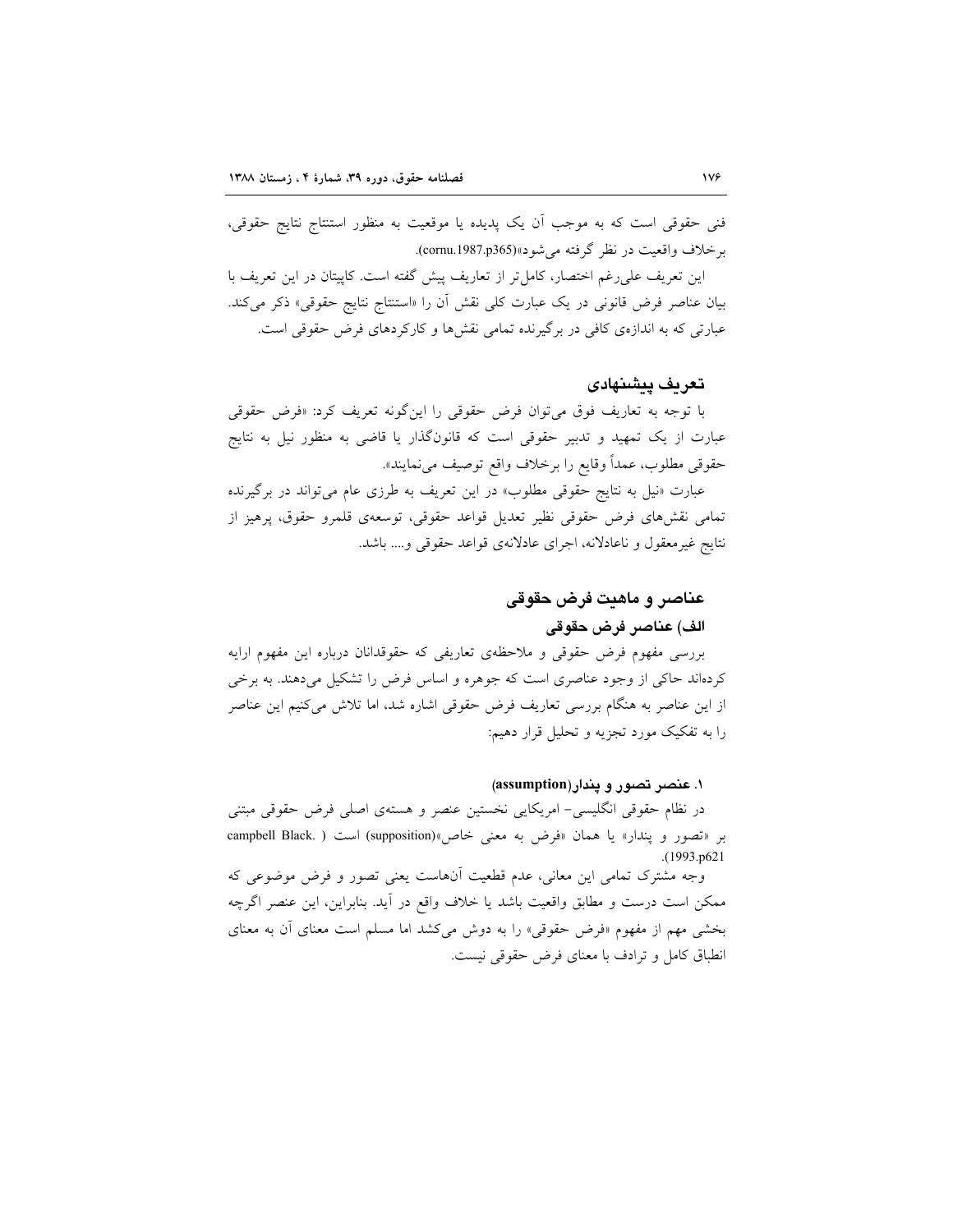#### ٢. عنصر «خلاف واقع بودن» (the contra veritatem )

در تمام تعاريف فرض حقوقي به اتفاق بر عنصر «خلاف واقع» بودن اَن تأكيد شده است. حتی برخی ضربالمثلهای حقوقی نیز به این عنصر تکیه دارند. به عنوان مثال گفته شده است: «هرجا حقيقت باشد، فرض حقوقي وجود ندارد» (Fictio juris non est ubi veritas) يا این که «فرض برخلاف حقیقت است اما باید به عنوان حقیقت فرض شود».

.(Fictio est contra veritatem, sed pro veritate habetur)

این عنصر فرض حقوقی سبب گردیده است تا آن را «استعارهی حقوقی» (جعفری تباری، ۱۳۸۳، ص ١٣٩) يا «مجاز حقوقي»(كاتوزيان، ١٣٨٤، ج٢، ش ٣٥٢) بنامند. در حقيقت در اين بخش «فرض حقوقي» حلقهي اتصالي است كه ادبيات و حقوق را به هم پيوند مي زند و از مواردي است كه از آن به عنوان یاوری و کمک ادبیات به حقوق یاد می شود(جعفریتبار، ۱۳۸۳، ص ١٤٤).

با توجه به مفهومی که مجاز در ادبیات دارد، یعنی استعمال لفظ در غیر معنی اصلی و موضوع در حقیقی خود، علت اطلاق «مجاز حقوقی» به فرض حقوقی مشخص میگردد: در فرض حقوقی نیز قانونگذار یا قاضی برای دست،یابی به نتیجهی مطلوب، دست از واقعیت میکشد و به مجاز روی میآورد. بنابراین، برخی حقوقدانان پیشنهاد کردهاند بهتر است که برای پرهیز از هرگونه اختلاط و ابهام، قید مجازی نیز بر فرض حقوقی افزوده شود و «فرض مجازی حقوقی» اصطلاح ویژه اینگونه فرضها، در برابر فرضهای مبتنی بر واقعیت (اماره) باشد(کاتوزیان، ١٣٨٤، ج ٢، ش ٣٥٢).

عنصر خلاف واقع بودن در تعریف فرض به معنای خلاف واقعیت به طور مطلق یا در مفهوم فلسفی أن نیست بلکه خلاف واقعیت در معنای محدود أن منظور است یعنی یدیدها و وقایعی که میدانیم در موردی خاص به وجود می[ید. به عنوان مثال در فرض «طفل تولد نیافته» در حقوق روم که جنین را در زمان فوت یدر، تولد یافته فرض می کردند، این فرض حقوقی یک خلاف واقعیت در مفهوم مطلق اَن نیست بلکه خلاف یک واقعهی خاص است یعنی طفلی که هنوز متولد نشده در این قضیه و پرونده خاص در نزد دادگاه، به عنوان یک طفل تولد يافته در نظر گرفته مي شود (Olivier-1975.p62).

### تفاوت بيان خلاف واقع در فرض حقوقي و كذب

در تعریفی که نویسندگان حقوقی انگلیسی- امریکایی از فرض حقوقی ارایه میکنند فرض حقوقی را عبارت از یک «تصور و یندار کذب» (false assumption) می دانند که به صورت ارادي بيان مي شود.

جروم ان فرانک(Jerome. N. Frank) برای جلوگیری از این اشتباه که فرض حقوقی و کذب به یک معنی هستند، سه اصطلاح را از هم متمایز میکند: کذبهای حقوقی(legal lies)،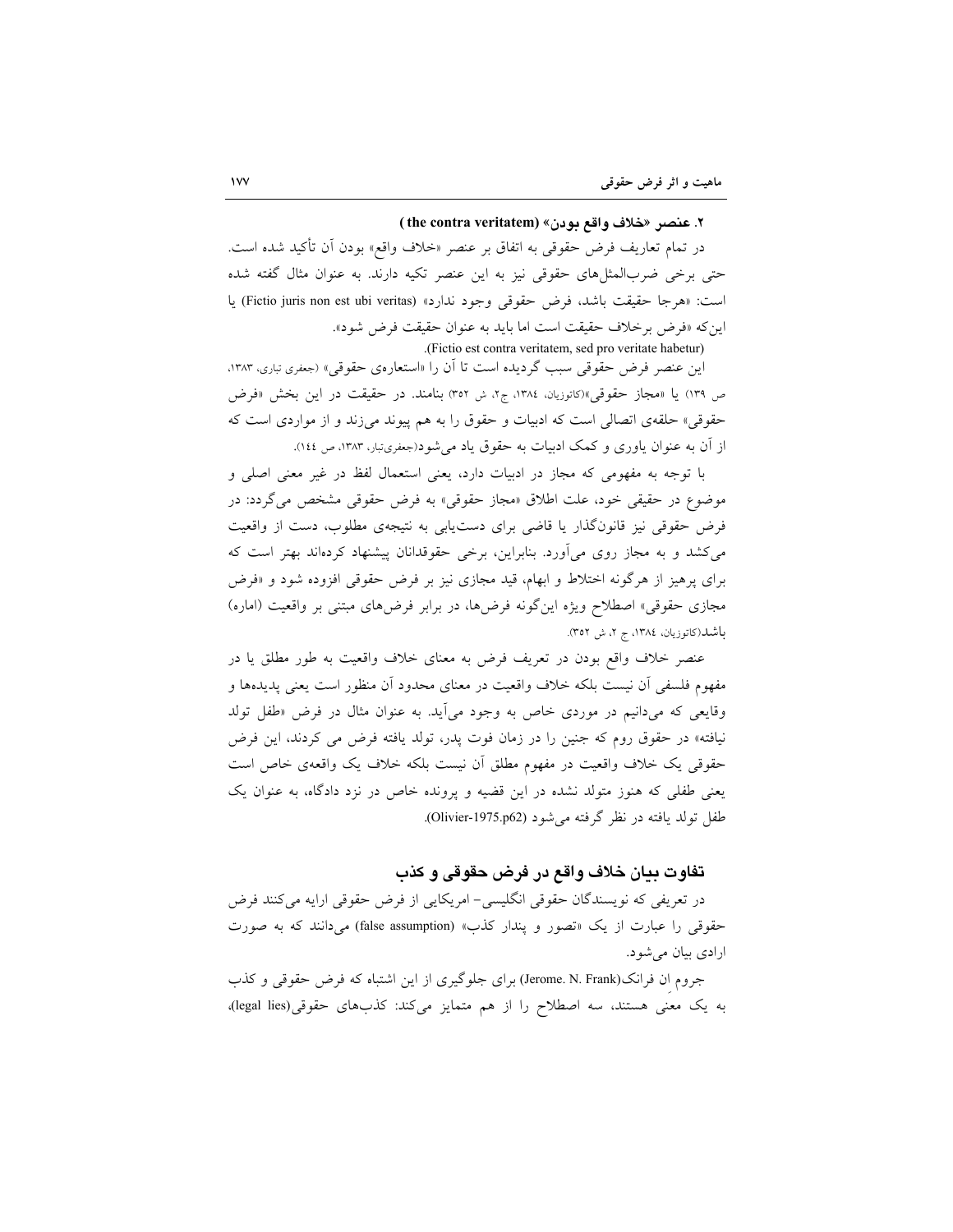فرضهای حقوقی مشروع(legitimate legal fiction) و افسانه و اسطورههای حقوقی ( legal *(myths)* 

مقصود وی از کذبهای حقوقی، اظهارات نادرست و تدلیس آمیز درباره قواعد حقوقی است که به قصد گمراه ساختن انجام می شود و در مورد فرضهای حقوقی مشروع میگوید فرض حقوقی مشروع عبارت است از بیان غیرواقعی که با آگاهی کامل از غیرواقعی بودن آنها به گونهای که هر شخص نیز برخلاف واقع بودن آن آگاه است یا میبایست آگاه باشد، بیان می شوند و افسانههای قانونی را اظهارات اشتباه بدون اطلاع از کذب بودن آن و مبتنی بر خود فريبي معرفي مي كند(Olivier.1975.p.33).

همچنین لون فولر بین فرض و کذب قائل به تمایز میگردد و میگوید برخلاف کذب، یک فرض منجر به گمراهی نمیشود (Olivier.1975.p.34). وی همچنین بین فرضهای حقوقي، استنتاجهاي حقوقي كذب(false legal conclusions) و فرضيههاي حقوقي ( legal hypotheses) تمییز قائل شده و میگوید: فرض حقوقی با أگاهی کامل از خلاف واقع بودن أن ایجاد و مورد استفاده قرار میگیرد، در حالی که استنتاجهای حقوقی کذب یا فرضیههای حقوقی به عنوان حقیقت و درست تلقی می شوند و در نتیجه کسانی که به درستی و حقیقت یک استنتاج کذب یا توهم باور دارند آن را به عنوان یک عقیدهی جزمی(dogma) تلقی می کنند (Olivier.1975.p34).

اما برعکس وقتی مردم به خلاف واقع بودن آن آگاهی کامل داشته باشند، فرض حقوقی بدون خطر است.

بنابراین در فرض حقوقی تغییر واقعیت علنی است و با کذب متفاوت است. به عنوان مثال در قرن هیجدهم در حقوق انگلیس، مجازات اعدام درباره بیش از دویست جرم از قتل گرفته تا جنایت و سرقت اموال با ارزش بیش از ٤٠ شیلینگ اعمال میشد. بسیاری از هیأتهای منصفه در موردی که شخص، مالی را با ارزش بیش از ٤٠ شیلینگ سرقت کرده بود و مجازات او اعدام بود، مال مسروقه را دارای ارزشی معادل ۳۹ شیلینگ میدانستند تا مجرم را از مجازات اعدام و وجدان خود را از احساس بی عدالتی، نجات بخشند. این رویه به حدی رواج یافت که هیأت منصفه دزدی را که ۱۰ لیره استرلینگ (۲۰۰ شیلینگ) دزدیده بود و باید به مرگ محکوم می شد، برابر با ۳۹ شیلینگ تخفیف داد.

بنابراین در این مثال تاریخی از حقوق انگلیس تصمیم هیأت منصفه و حرکت او برخلاف واقعیت برکسی پوشیده نیست و در حقیقت هیأت منصفه به طور آشکار واقعیت را تحریف نموده است تا به این ترتیب قواعد حقوقی را عادلانه سازد و از نتایج غیرعادلانه و بعضاً غير معقول برخي قواعد حقوقي اجتناب نمايد.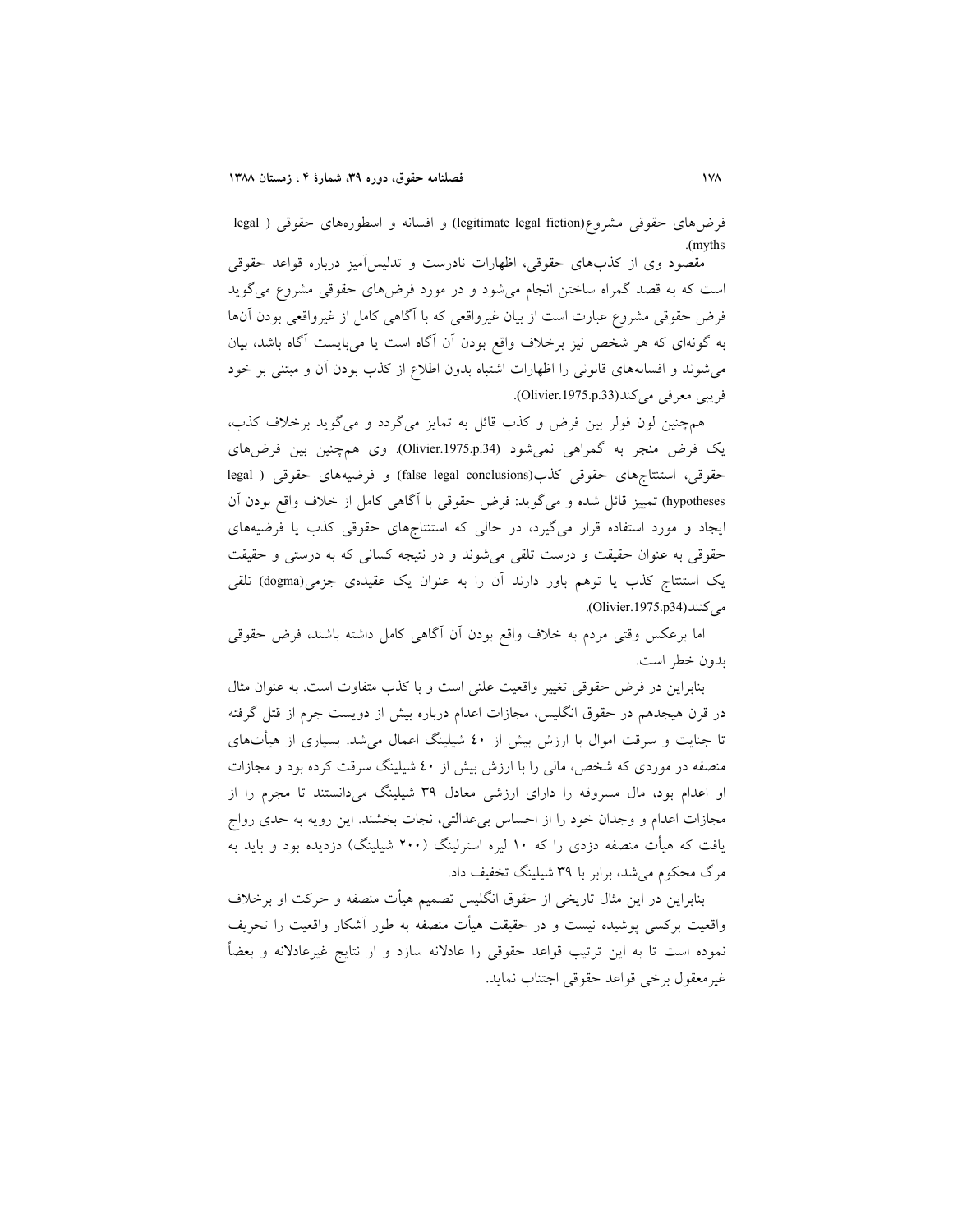### ۳- عنصر «قاطعیت و غیرقابل رد بودن»

یکی از عناصر اساسی فرض حقوقی و یکی از وجوه ممیزهی آن از اماره و اصل عملی غیرقابل رد بودن اَن است. در فرض حقوقی اساساً تمهیدی برای کشف واقع اندیشیده نمی شود و قانونگذار بر مبنای مصلحت و هدفی که در نظر دارد، واقعیتی صوری و مجازی می آفریند. برخلاف اماره و اصل عملی که بیش و کم رابطهای با واقع دارند، در فرض حقوقی شیوهای برخلاف اّن ابداع و جعل میشود تا وسیلهی رسیدن به هدف خاصی قرار گیرد و هیچ ارتباطی حتی تا حدود امکان و احتمال نیز با واقعیت ندارد. در فرض حقوقی تمهید فنی و مجاز حقوقی به مرز نهایی خود می رسد و فن برخلاف واقع گام بر میدارد، یا دست کم به آن بي اعتنا مي شود.

### ۴- عنصر «علم و عمد در بيان خلاف واقع»

مقصود از این عنصر فرض حقوقی اَن است که اظهار و اعلام خلاف واقع در فرض حقوقی، به صورت کاملاً ارادی و آگاهانه صورت میگیرد چرا که قانونگذار یا قاضی به قصد نیل به هدف و مصلحتی خاص که با قواعد حقوقی موجود تأمین نمیگردد، قاعده خلاف واقع را خلق می کند.

این عنصر فرض از دیدگاه برخی نویسندگان یکی از وجوه ممیزهی فرض حقوقی و اماره، خصوصاً امارههاي غيرقابل رد مي باشد(Perelman.1974. P.263).

این عنصر یعنی بیان خلاف واقع به صورت ارادی و عمدی به عنوان یکی از عناصر مهم فرض حقوقی، مورد اتفاق تمام حقوقدانانی است که به تحلیل فرض حقوقی پرداختهاند.

#### ۵- عنصر «مشروعيت» فرض حقوقي

مقصود از عنصر مشروعیت فرض حقوقی این است که پندار و تصور خلاف واقعی که به صورت عمدی هستهی اصلی و جوهری فرض حقوقی را تشکیل میدهد به موجب قانون مجاز شمرده شده باشد. این مطلب بدین معناست که پندار و تصور خلاف واقع قانونی و مشروع است و در نتیجه، این خلاف واقع أشکارا و علنی ایجاد شده است.

به عنوان مثال در فرض «طفل تولد نیافته» در حقوق روم که پیش تر به آن اشاره شد قانون به ما اجازه میدهد اینگونه فرض کنیم که طفل قبلاً متولد شده بوده و علاوه بر آن قانون اجازه میدهد تا نتایج این تصور و فرض را بر پدیدهها و وقایع موردنظر، اعمال کنیم.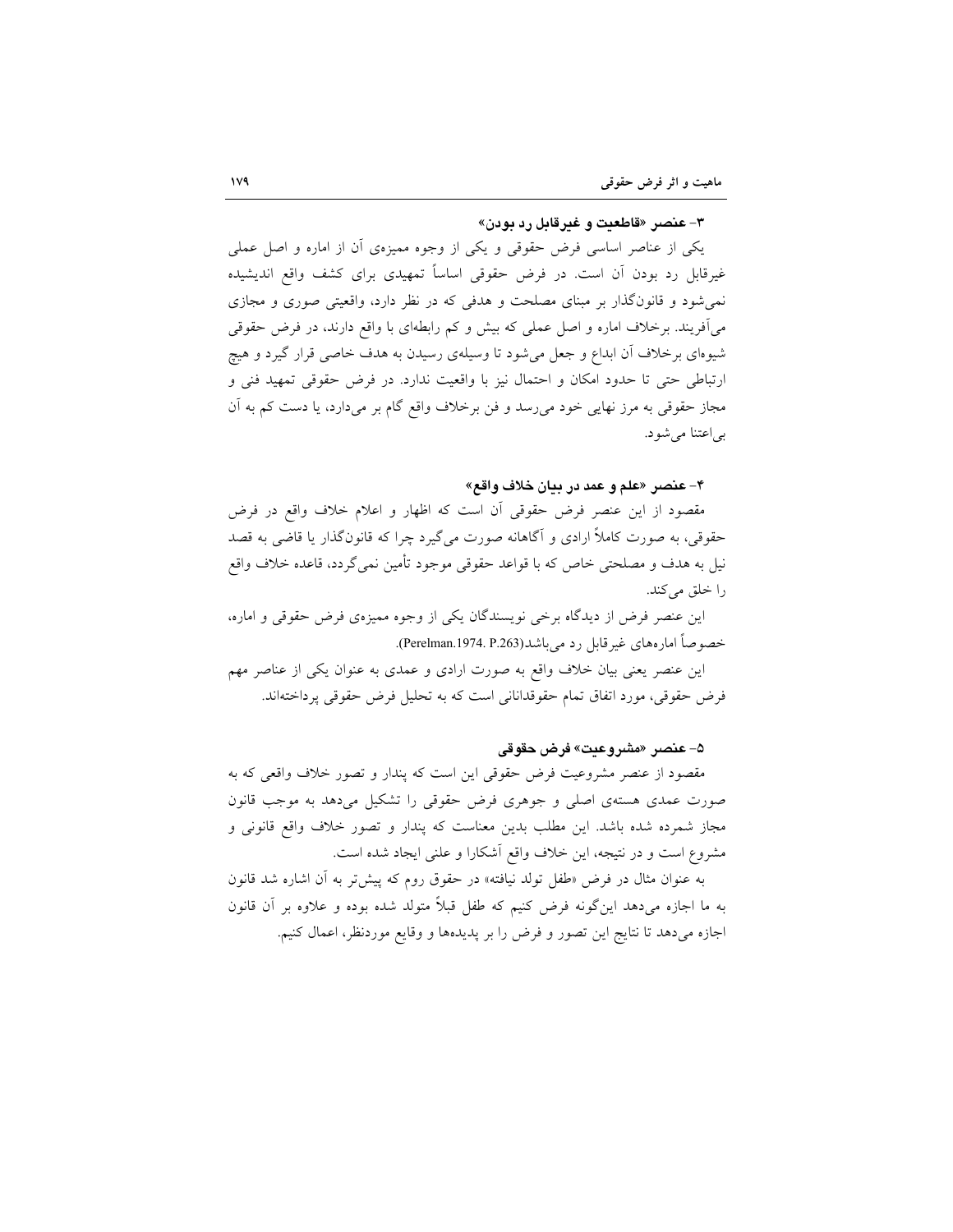بنابراين عنصر مشروعيت يا قانوني بودن فرض حقوقي موجب مي گردد بين فرض كه ابزار قانونی و مشروع است و تقلب (fraud) و عمل صوری و ظاهرسازی(simulation)که نامشروع هستند و توسط قانون تجويز نگرديدهاند تمييز قايل شويم(Olivier.1975. p.73).

### تفاوت فرض حقوقي و اعمال صوري

أنچه که تاکنون درباره تعریف و عناصر فرض حقوقی گفته شد، تفاوت آن را با اعمال صوری و ظاهرسازی روشن و آشکار میسازد. خصوصاً عنصر مشروعیت و قانونی بودن فرض حقوقی به اندازه کافی این دو مفهوم را از یکدیگر متمایز می سازد.

مقصود از اعمال صوری یا سیمولاسیون آن است که طرفین عقد با توافق یکدیگر، حقیقتی را که در رابطه آنها وجود دارد پنهان میسازند و نام و عنوانی صوری و غیرواقعی به آن نسبت می دهند (الدیب، بی تا، ص ٢٤٢).

به عبارت دیگر عمل صوری عبارت از عملیاتی است که به وسیله آن یک وضعیت حقوقی ظاهری غیر از وضعیت حقوقی واقعی ایجاد می شود، افراد تلاش میکنند که به هدفهای نامشروع خود، صورت قانونی و ظاهری صحیح بدهند، در حقوق فرانسه سیمولاسیون ذاتا نامشروع و برخلاف قانون نیست و در واقع اَن را وسیلهی بی رنگی میدانند که ممکن است برای هدفهای نامشروع مورد استفاده قرار گیرد. آنچه از قدیم در کشور ما به عنوان رسم القباله معروف شده و در تقریرات اسناد رسمی متداول است نوعی سیمولاسیون محسوب می شود (کاشانی، ۱۳۵٤، ص ۸٤). به عنوان مثال برخی بازرگانان برای آنکه ماهیت دادو ستدها و مبادلات خود را مخفی سازند، از عناوین حقوقی دیگری استفاده میکنند یا افراد برای فرار از پرداخت ماليات عقد هبه را بيع جلوه مي دهند.

با این توضیح تفاوت عمل صوری با تدلیس یا مانور متقلبانه(Manoeuvres dolosives) نیز أشكار مي گردد. در تدليس يكي از طرفين عقد با انجام افعال و گفتار فريبنده تلاش ميكند تا واقعیت را از دید طرف قرارداد مخفی نگه دارد(الدیب، برنا، ص ٥٨).

### ب) نقش و اثر فرض حقوقي

در حقوق روم، فرض حقوقی عاملی برای تحول حقوق منجمد و غیرقابل انعطاف روم بوده است. به گفتهی ایرینگ «اگر فرض حقوقی به کار نمی رفت تغییرهای عمیقی که حقوق روم پیدا کرد، تا سالها پس از آن امکان نداشت».

به همین دلیل برخی حقوقدانان از جمله مین مدعی شدهاند که فرض حقوقی به همراه انصاف و قانونگذاری عوامل تحول و تطور حقوق روم بودهاند(17-16.p.1972 p.16).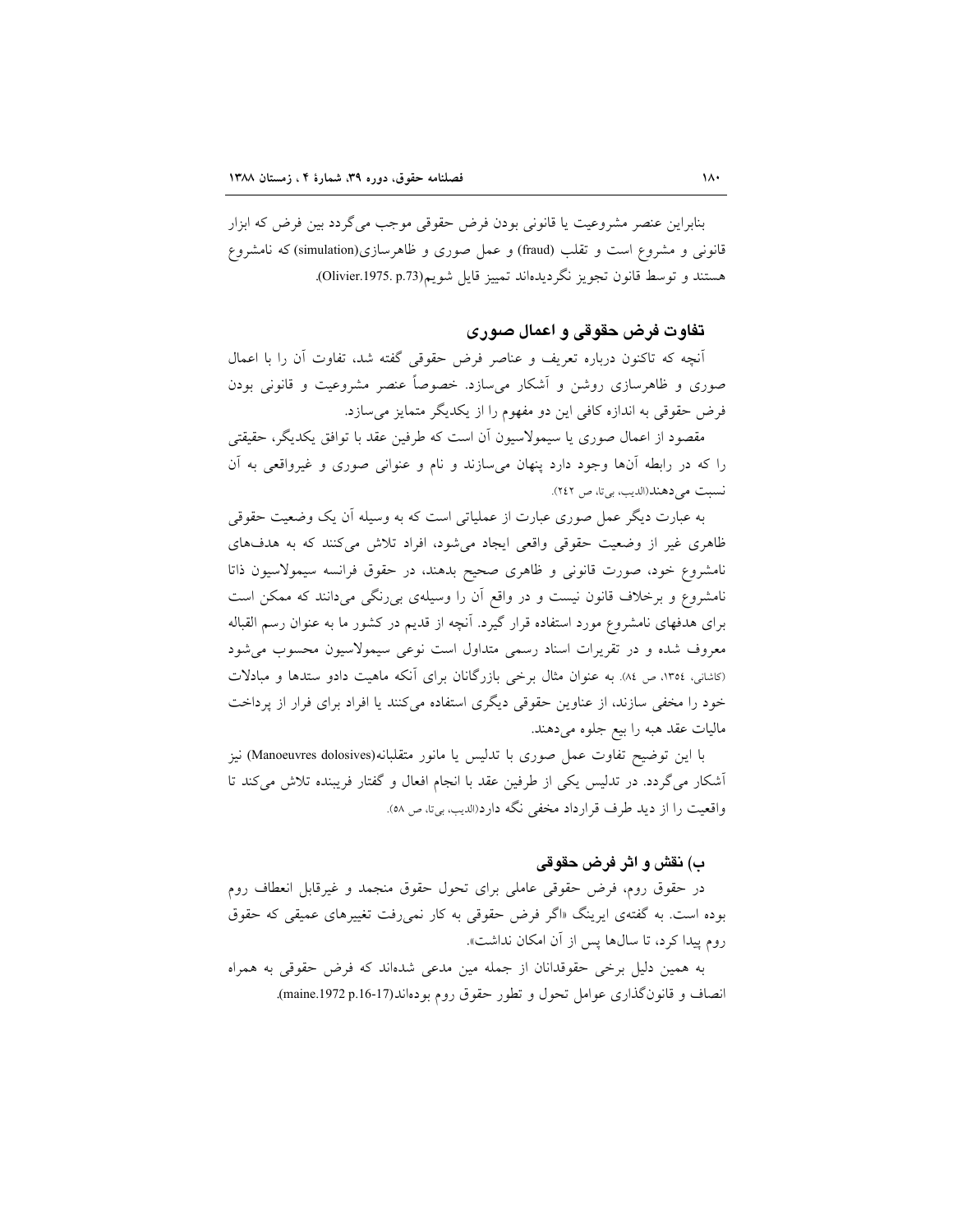اما استفاده از فرض حقوقی محدود به همین نقش باقی نماند بلکه فرض حقوقی نقشهای متفاوتی در حقوق ایفا میکند. در حقوق از فرض به عنوان وسیلهای برای تفسیر قاعده نیز استفاده می گردد. فرضهای حقوقی عملاً وسیلهای هستند که قضات با آنها به صورت آگاهانه یک امر غیرحقیقی را در لفافی از حقیقت می یوشانند.

در این بخش گونههایی متفاوت از نقشهایی که فرض حقوقی در نظامهای حقوقی مختلف ايفا كرده يا مي كنند مورد بررسي قرار مي گيرند.

### ۱. فرض حقوقی وسیلهی گسترش و توسعهی قلمرو قانون

یکی از نقشهای اساسی فرض حقوقی گسترش قلمرو یک قاعدهی حقوقی است. فرض حقوقی در این نقش خود از طریق توسعهی مفهوم و قلمرو تأسیسات حقوقی، أنها را در برگیرندهی قواعد حقوقی دیگری قرار میدهد.

به عنوان مثال، وقتی قانونگذار اموال منقول ذاتی را که به کشاورزی اختصاص یافته است، در حکم غیرمنقول میداند، قاعدهی حقوقی جدید ایجاد نکرده بلکه با گسترش مفهوم اموال غیرمنقول آن را شامل اموال منقول ذاتی مربوط به کشاورزی نیز نموده است (Gény, 1927, P.379)

برخی از حقوقدانان در توضیح این نقش فرض حقوقی معتقدند فرض حقوقی با معادل سازی(égalisation) دو موقعیت کاملاً متفاوت موجب میگردد. قلمرو یک قاعده گسترش یافته و احکام و نتایج مترتب بر یک موقعیت، برخلاف واقع، بر موقعیت دیگر نیز اعمال گردد. به عبارت دیگر فرض حقوقی با برابر سازی مناسبات و روابطی که اساساً متفاوت هستند، اتخاذ راه حل عملي واحدى را امكان پذير مي سازد(perelman-1974 p.88).

این کاربرد فرض حقوقی خصوصاً هنگامی که از آن با عنوان «برابر سازی دو موقعیت متفاوت» یاد می شود به قیاس(analogy) نزدیک می گردد. چرا که در قیاس نیز حکم یا قاعدهی ناظر به یک موضوع خاص در موضوعی دیگر اعمال میگردد.

#### ٢. فرض حقوقي وسيلهي تعديل حقوق

نقش فرض حقوقی در تعدیل و تلطیف قواعد حقوقی یا عادلانه ساختن اجرای قواعد حقوقی از اصلی ترین کاربردهای آن است.

در حقوق روم نیز از جمله عوامل اصلی استفاده از فرض حقوقی تعدیل و کاهش انجماد قواعد حقوقی روم بوده است(المغربی، ١٩٩٦، ص ٢٩). به این ترتیب که برای حفظ ظاهر قانون و احترام به نص، بدون تغییر در عبارت قانون، فرض حقوقی موجب میگردد تا اجرای قانون در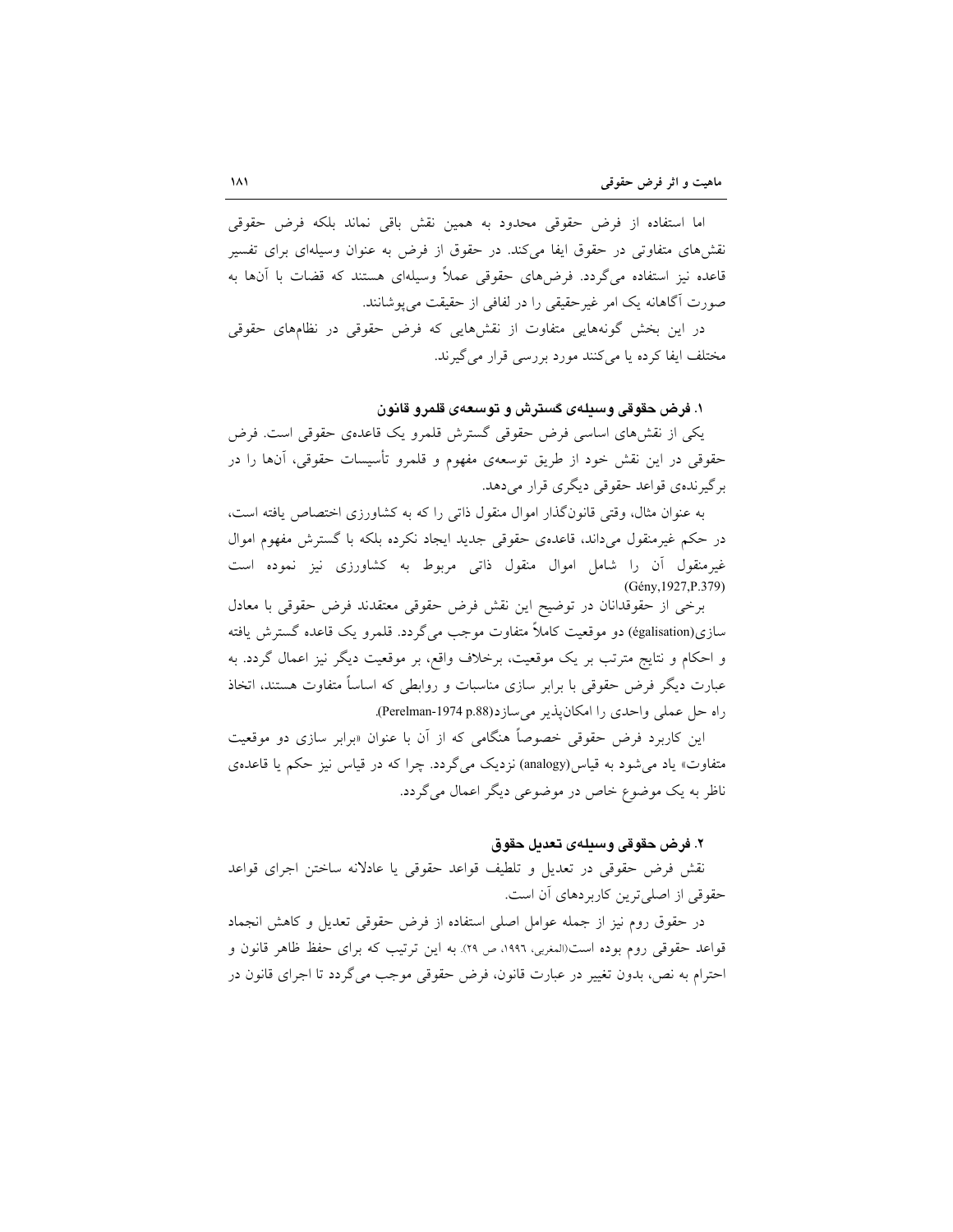مسیر عادلانه قرار گیرد. به عبارت دیگر، فرض حقوقی کمک می کند تا با حفظ ظاهر قانون و عدم تغییر آن، نتایج عادلانه و منصفانهای از اجرای قانون حاصل گردد.

بنابراين براي توصيف اين نقش فرض حقوقي گفته شده است: فرضهاي حقوقي، قاعدهي حقوقی را در ورای یک نما و ظاهر فرضی پنهان می نمایند تا سختی آن را تلطیف و ملایم كرده و در عين حال قانون بدون تغيير باقي بماند(Gray.1999.p.303).

۳. نقش فرض حقوقی در ایجاز کلام

همانگونه که قبلاً گفته شد، فرض حقوقی و زبان با یکدیگر مرتبطند و فولر، فرض حقوقی را یک پدیدهی زبانی میداند. از جمله آثار این ارتباط فرض حقوقی و زبان، نقشی است که فرض حقوقی در ایجاز و مختصر کردن کلام ایفا میکند. به این معنی که قانونگذار به جای تعریف و توضیح یک مفهوم میٍتواند در قالب یک فرض حقوقی اَن را در قالبی موجز و مختصر بيان كند(Gray,1999, p.303).

به عبارت دیگر، فرض حقوقی، برخی اوقات به علت ارایه یک اصطلاح کوتاه و مختصر (short- form expression) و ارایه یک فرمول در مورد قاعدهای خاص، تکنیکی مناسب برای ايجاد نتايج حقوقي يكسان يا موقعيتهاى مشابه است.

بنابراین با توجه به نقش فرض حقوقی در ایجاز کلام، فرض حقوقی را وسیلهای تلقی می کنند که با خلاصه کردن قاعده حقوقی آن را ساده می کند(Perelman,1974, p118). به عنوان مثال قانونگذار در یک جمله و به صورت یک فرمول در مورد آگاهی شهروندان به قانون آن را این گونه بیان می کند.

#### ۴. نقش فرض حقوقي در تفسير حقوق

«تفسیر حقوق» بی گمان خود مقولهای گسترده دامن و عریض است که طبعاً برای بررسی نقش فرض حقوقی در تفسیر حقوقی ناگزیر از بررسی اجمالی این موضوع و ابزارهایی هستیم که در تفسیر حقوق به کار میآید. به عبارت دیگر به طور معمول باید ابزارهایی که در خدمت حقوق و تفسیر حقوقیاند مورد ارزیابی قرار گیرند تا موقعیت و جایگاه فرض حقوقی نیز در این میان مشخص گردد.

### منطق صوری، منطق ماهوی

تفسیر حقوق، اساساً پدیدهای حقوقی است و برای یافتن راههای اجرای قوانین، تفسیر قانون ضروری است. شناختن حقوق به منظور اجرای اَن تنها از طریق یک فعالیت ذهنی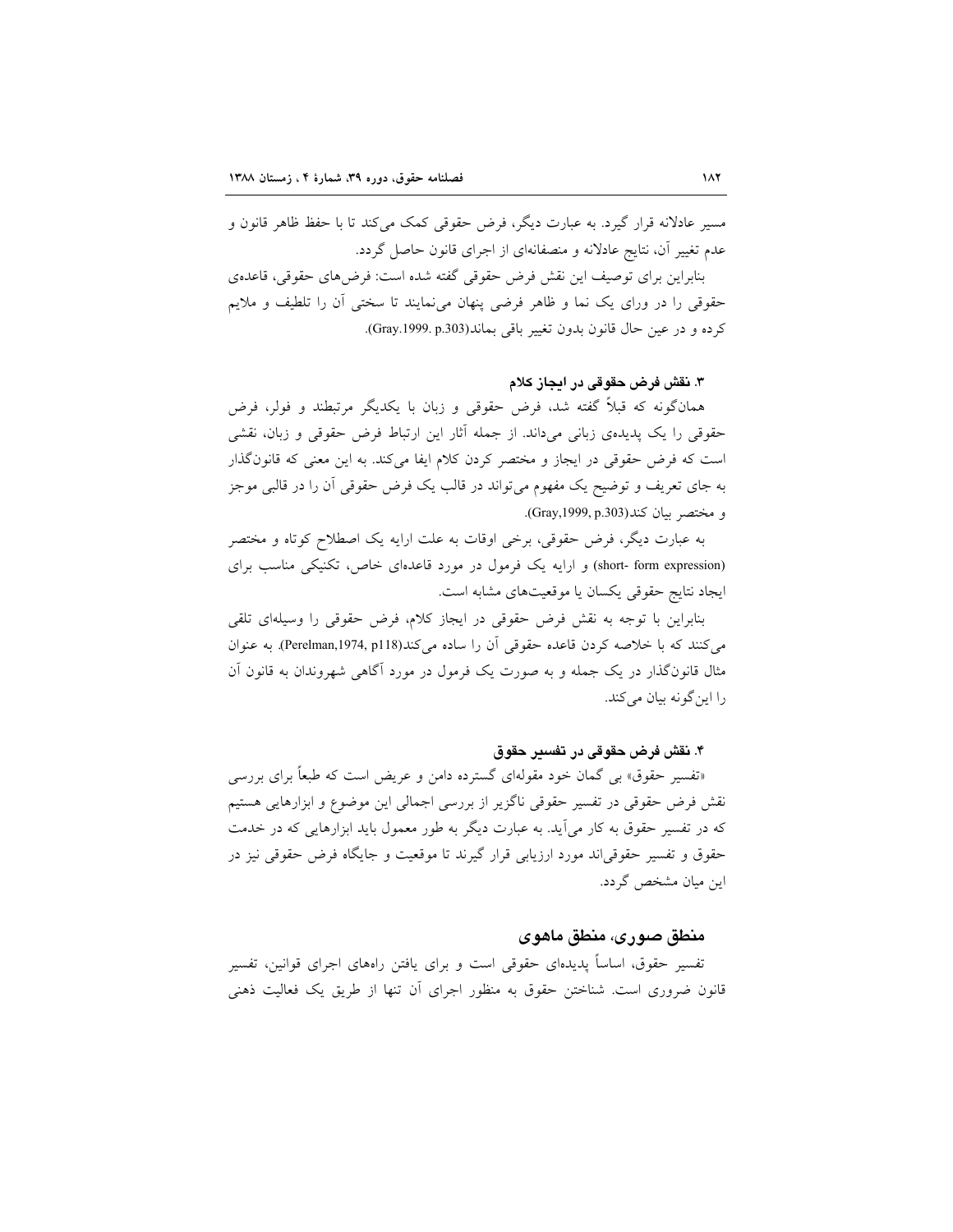(استدلال) حاصل می شود و این فعالیت ذهنی از آن جهت که استدلالی است از منطق سرچشمه می گیرد، در نتیجه تفسیر حقوق علاوه بر وجههی حقوقی خود، دارای چهرهای منطقی است. بنابراین از یک سو تابع قواعد حقوقی یعنی قواعدی خاص است که فعالیت تفسیری حقوق را رهبری میکنند و از سوی دیگر تابع قواعد منطقی، یعنی قواعدی است که متضمن وظايف ذهني استدلالي است(حبيبي، ١٣٧٣، ص ٢٧).

بعد از این مقدمه، باید به این پرسش پاسخ داد که آیا منطق صوری می تواند نیاز حقوقدان را در تفسیر حقوق برآورده سازد؟

منطق صوری همان گونه که از نام آن پیداست تنها به صورت حرکت فکر میپردازد و به محتوای فکر کمتر توجه میکند. منطق صوری به صورت استدلال و قالبهای فکر توجه می کند. برای مثال، ارکان قیاس و چگونگی ترکیب دو مقدمهی صغری و کبری و قانون نتیجهگیری از آن دو مقدمه را معین میکند. اگر نقش قاضی محدود به اجرای قانون باشد، حقوق تنها به منطق صوری نیاز دارد، زیرا از بحث دربارهی صحت و سقم قانون فارغ است(کاتوزیان، ۱۳۸۱، ج۳، ش ۲). با این وصف منطق صوری اگرچه در تفسیر و استدلال حقوقی لازم است اما كافي نيست بلكه منطق ماهوى نيز در تفسير حقوق مورد استفاده واقع مى شود. منطق ماهوی به صورت قیاس بسنده نمیکند بلکه مقدمات قیاس را نیز مورد ارزیابی قرار مي دهد.

به گفتهی پرلمان، یک نظام حقوقی غیر از یک نظام صورتگرا میباشد. زیرا در نظام حقوقی، قاضی باید حق را در هر مورد خاص بیان کند و نمیتواند رضایت دهد که نتایج لازم به مدد قیاس از متن قانونی استنباط شوند، بلکه باید بررسی کند و ببیند که آیا این نتایج قابل قبولند یا خیر؟ اگر نتایج قابل قبول باشند، اعمال قانون مورد بحث و ایراد قرار نمی گیرد، اما اگر نتایج قابل قبول نباشد، قاضی باید به تفسیر بپردازد و بنابراین باید این یا آن مقدمه را تغییر دهد تا از نتیجهای که غیرقابل پذیرش است، دوری گزیند(حبیبی، ۱۳۷۳، ص ۵۰).

پرلمان برای نقص منطق صوری و عدم کارایی اَن در تفسیر حقوق و نقشی که قاضی در تفسير حقوقي ايفا مي كند مثال جالبي را مطرح كرده است:

«یک دستور انتظامی را فرض میکنیم که در مدخل یک باغ عمومی نصب است و مقرر میدارد: «ورود وسایل نقلیه به این باغ ممنوع است». فرض کنیم نخستین قاضی همان مأمور نیروی انتظامی باشد که در مدخل باغ ایستاده است، وی ملاحظه میکند که شخصی می خواهد با یک کالسکهی بچه وارد بشود، این مأمور از خود میپرسد أیا کالسکه یک وسیلهی نقلیه است؟ و به خود پاسخ میدهد نه کالسکه که وسیله نقلیه نیست، در نتیجه کالسکه وارد میشود، پس از اَن کودکی با یک اتومبیل برقی کوچک سر میرسد، مأمور میگذارد که بچه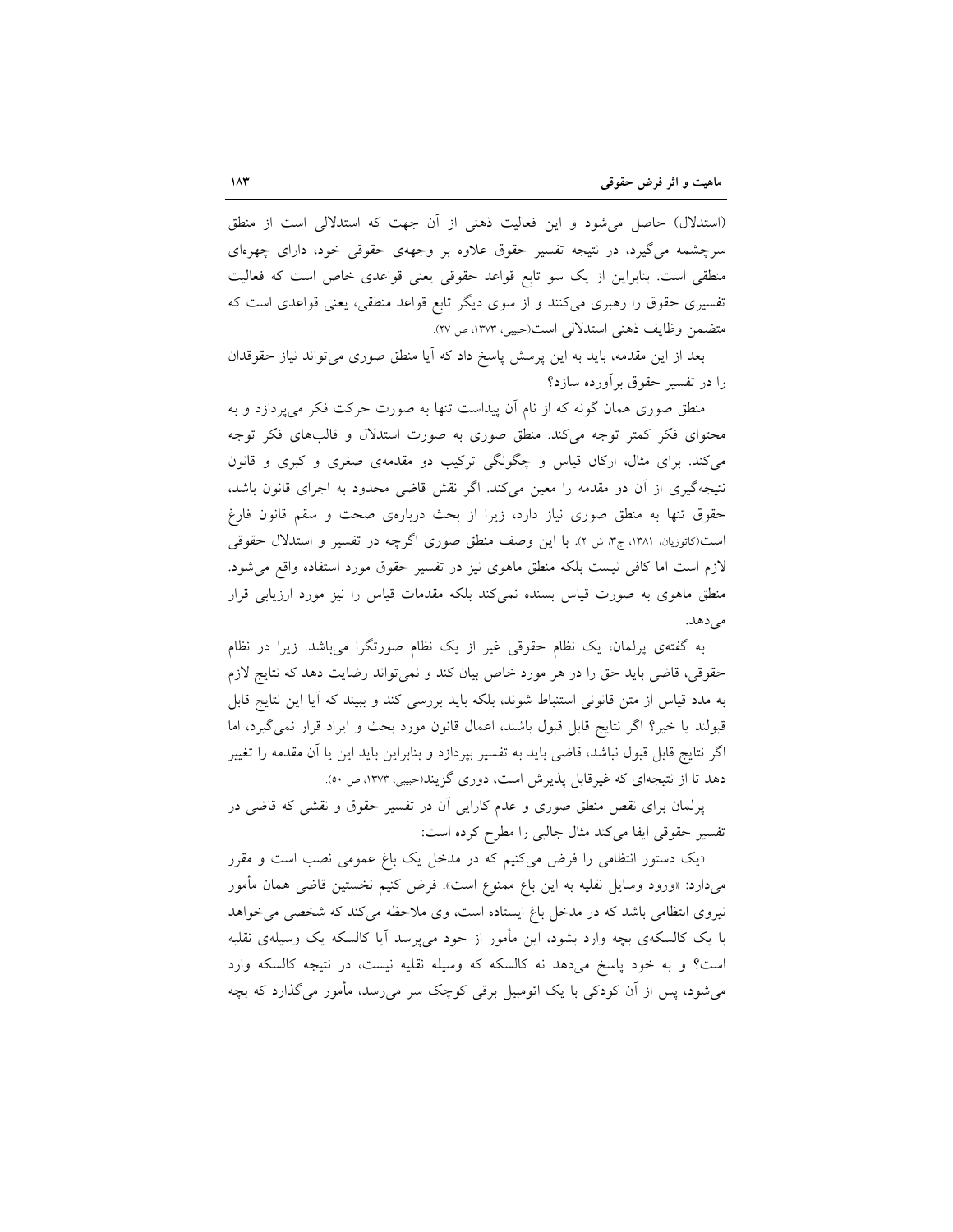هم وارد شود به خود می گوید: وسیله نقلیه یک اتومبیل یا یک موتورسیکلت است یعنی هر آنچه سر و صدا ایجاد کند و هوا را آلوده میسازد. اینها چیزهایی است که باید منع کرد. در اینجا نخستین تفسیر از وسیلهی نقلیه به عمل آمد. یعنی با توجه و عنایت به نوعی غایت و هدف قاعده، تفسیر صورت گرفت و در واقع مأمور از خود پرسید که چرا این دستور وجود دارد و به خود پاسخ مناسب داد.

در دنبالهی ماجرا ناگهان یک اَمبولانس سر می رسد و می خواهد وارد شود، زیرا در باغ یک نفر دچار حملهی قلبی شده است، آیا باید اجازه داد که آمبولانس وارد باغ شود؟ قاضی ما چه می گوید؟ قانون واضح و بدون ابهام است اما وی می گوید مورد از موارد قوهی قاهره (فورس ماژور) است. آمبولانس هم وارد میشود، سپس کودکی زمین میخورد و پایش میشکند، اطرافیان یک تاکسی خبر میکنند و تاکسی برای بردن کودک به بیمارستان میآید و وارد می شود و پس از آن زن حاملهای در باغ غافلگیر می شود، می خواهند وی را به زایشگاه بر سانند.

با توجه به آنچه گذشت پرسش این است که مأمور نیروی انتظامی چه مسائلی را باید حل کند و در این قضیه آیا مقصود تنها تفسیر «وسیله نقلیه» است. می بینیم که مسأله فراتر از این است، قاضی دربارهی معنی یک سطر از متن قانون به قضاوت نمیپردازد، بلکه وی از خود می پرسد ارزشی که باید و می خواهد مورد حمایت قرار دهد چیست و ارزشی که با این ارزش در حال رقابت است کدام است و کدام یک مهم ترند؟ بدین سان ملاحطه می کنیم که قاضی به جای آنکه یک حسابگر ساده باشد، به جایی میرسد که باید ارزشهایی را با هم مواجهه دهد و نقش قاضی تنها سر خم کردن در برابر یک نتیجه (قیاس) نیست بلکه قاضی باید به قضاوت بیر دازد و قضاوت کردن به معنی تصمیم گرفتن است»(حبیبی، ۱۳۷۳، ص ۱۳۸ و ۱۳۹).

۵. نقش فرض حقوقی در پرهیز از نتایج غیرمعقول منطق صوری

بنابر آنچه گفته شد در حقوق و استدلال حقوقی، از هر دو چهرهی صوری و ماهوی منطق استفاده می شود، در سخنی کوتاه، حقوق به حقیت صوری قانع نیست، در جستجوی واقع است(کاتوزیان، ۱۳۸۱، ج ۳، ش ٤). به همین دلیل پرلمان سخن گفتن از «منطق حقوقی» را در صورتی موجه میبیند که منطق ماهوی در کنار منطق صوری پذیرفته شود و ویژگیهای موضوع در عنوان اثر كند(كاتوزيان، ١٣٨١، ج ٣، ش ١٣).

روسکو یاوند(Roscoe pound) نیز با انتقاد از استفادهی محض از منطق صوری در استدلال حقوقی و اَراء قضایی مبتنی بر منطق صوری صرف، این شیوهی تفسیر را «اعمال مکانیکی» قانون نام نهاده است(pound.1982.p.48).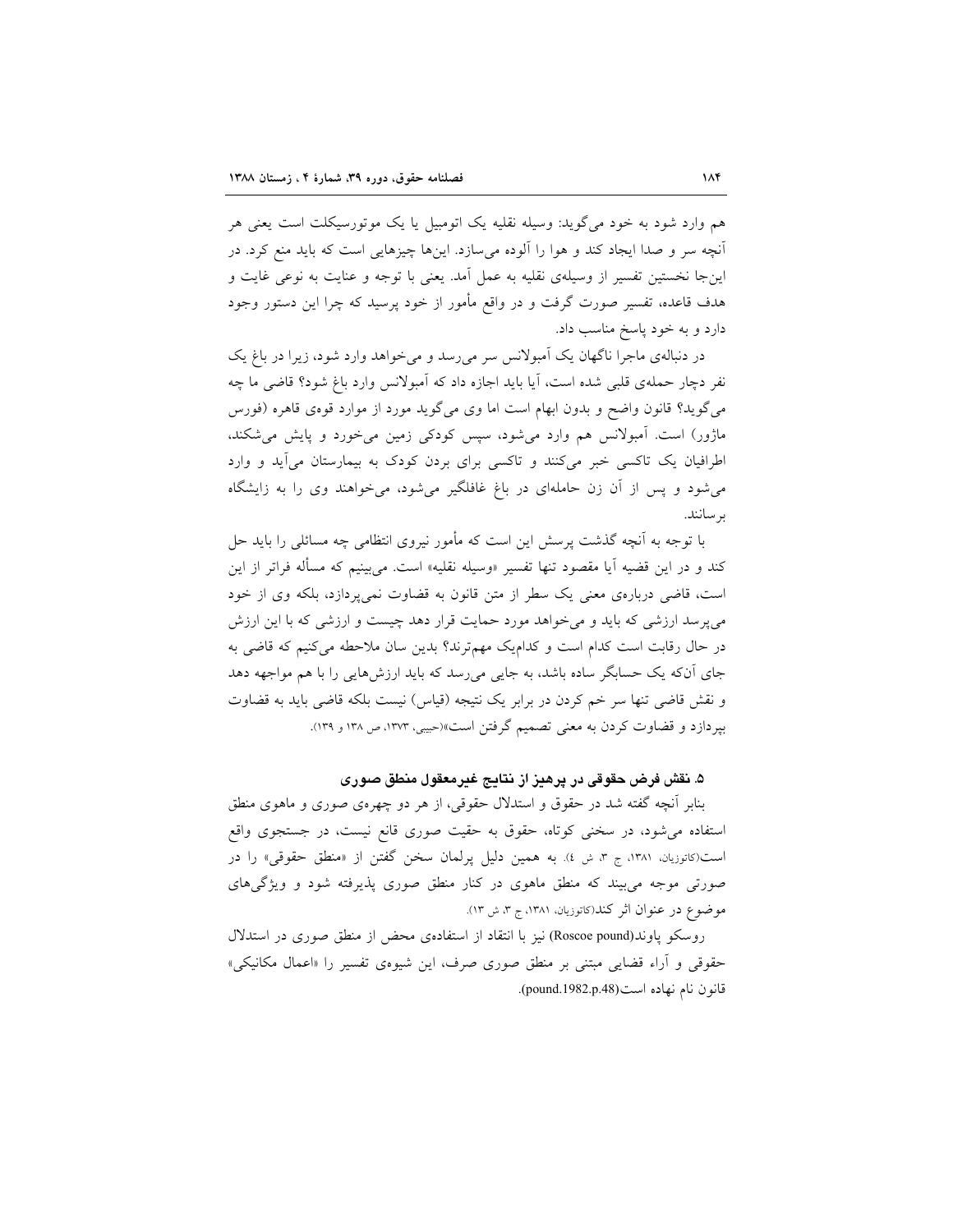بنابراین باید پذیرفت که قاضی در تفسیر حقوقی خود باید از نتایجی که به نظرش غیرعاقلانه و نامعقول می[یند دوری گزیند و در عین حال ترتیبی دهد که تصمیمش از لحاظ حقوقی توجیهپذیر باشد. به عبارت دیگر به عقیدهی پرلمان هنگامی که بر اثر اعمال منطق صوری- یا اعمال مکانیکی قانون- کار به بن بست میکشد و به نتیجهای غیرقابل قبول می|نجامد، یکی از راهکارها استفاده از روش فنی از جمله «فرض حقوقی» است. به عقیدهی او نظام حقوقی بسیاری از کشورها برای اعمال صحیح قوه قضاییه، قاضی و فرایند قضاوت را ملزم میٍسازند تا مانع اَن شوند که اعمال حقوق منجر به نتایج غیرمعقول گردد و در عین حال می خواهند که توسل به روشهای منطق حقوقی به گونهای باشد که راهحل خودرایانه جلوه نكند.

به این ترتیب، پرلمان فرض حقوقی را به عنوان یکی از روشهای فنی که در تفسیر حقوق برای پرهیز از نتایج نامعقول و غیرمنصفانه مورد استفاده قرار میگیرد مورد اشاره قرار میدهد اما أنچه از محتوای کلام او در مورد فرض حقوقی استفاده میشود أن است که، «فرض حقوقي» حالتي افراطي است كه به عنوان أخرين راه حل مي توان از أن سود جست (Perelman.1974.p.52). هم چنین وی معتقد است فرض حقوقی اختراع یک تمدن و یا یک فرهنگ نیست بلکه در همهی نظامهای حقوقی وجود دارد، فرض حقوقی تصمیمی است که به موجب أن امور برخلاف واقعيت توصيف مي شوند تا نتيجهي مورد انتظار بدست أيد يعني نتیجهای که با انصاف یا عدالت بیشتر مطابقت دارد. پرلمان در مقالاتی با عنوان «معقول و نامعقول در حقوق» و «حقوق و منطق و معرفت شناسی» کاربرد فرض حقوقی را در تفسیر حقوقی به منظور پرهیز از نتایج غیرمعقول، غیرمنصفانه و به تعبیر او بعضاً مضحک ذکر کرده است که به دو نمونه از آنها اشاره میشود:

مثال اول: ماده ۱۹۱ قانون مدنی به دادستان اجازه می دهد که نسبت به هر ازدواجی که «در برابر مأمور عمومی صالح انجام نیافته است» اعتراض کند. در حول و حوش سال ۱۹۰۰ مأمور ثبت احوال شهرداری «مون روژ» در غیاب شهردار یک گروه از جوانان را به عقد ازدواج یکدیگر در آورد.

وی یکی از معاونان شهردار بود، اما متأسفانه در لوحهی معاونان حاضر در شهرداری، نزدیکترین اّنها نبود. قانون شهرداری سال ۱۸۸٤ هم صریحاً مقرر میداشت که اگر چه شهردار میتواند بی[ن۵ به لوحهی معروف توجه کند صریحاً اختیارات خود را به یکی از معاونان خویش و یا یکی از اعضای شورای شهرداری به انتخاب خود، تفویض کند اما اگر این تفويض اختيار صريح و خاص وجود نداشته باشد، مراتب مندرج در لوحه، تعيين كننده صلاحيت خواهد بود.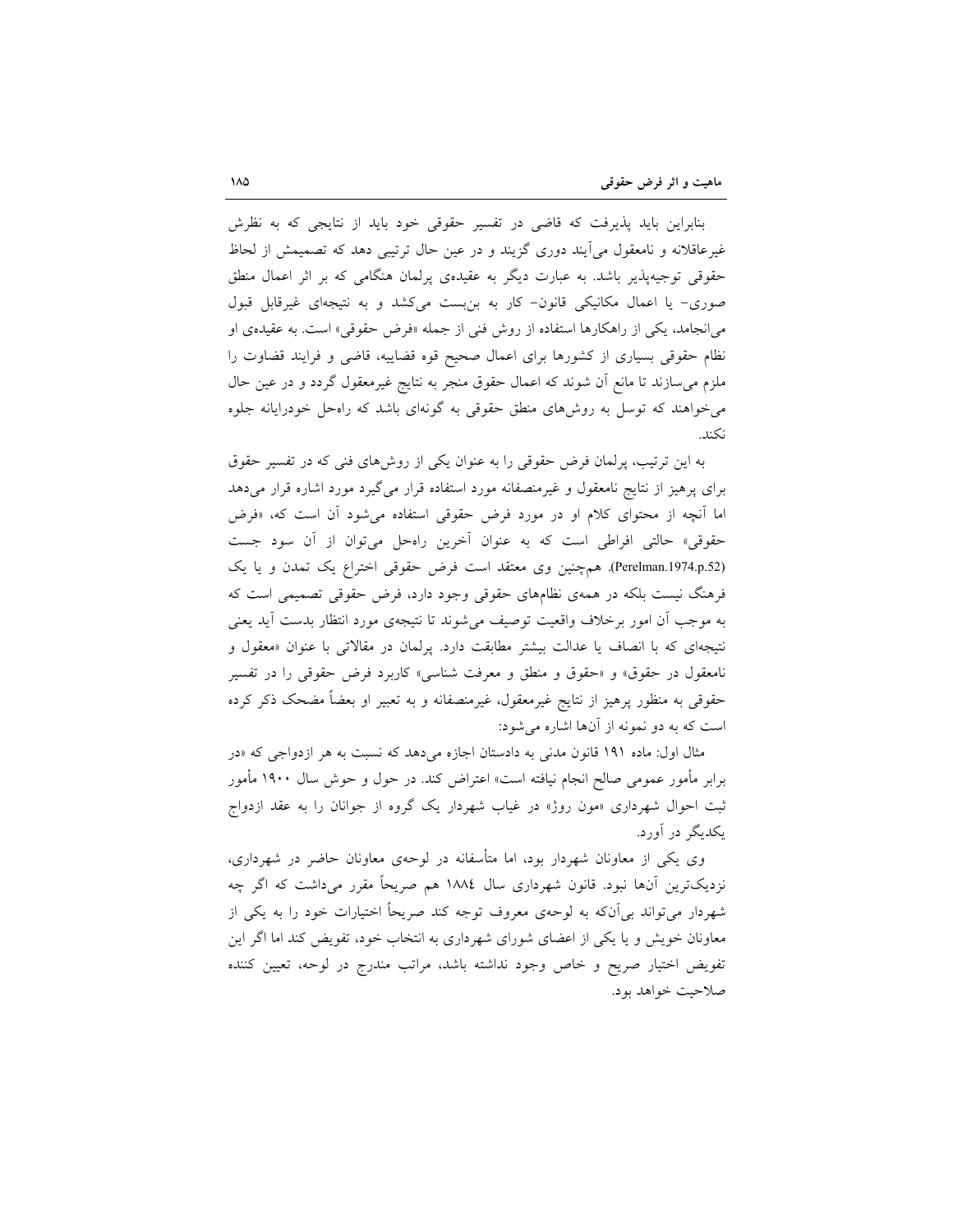در این ماجرا شهردار، غایب و بنابراین «معذور» بود و در نتیجه، معاون اول باید عقد ازدواج را انجام میداد و چون معاون اول هم معذور بود، دومین معاون باید چنین می کرد و … اما به جای آنکه معاون دوم که حاضر بود این زوجها را عقد کند، معاون سوم عقد کرده بود و ماجرا از همین جا، آغاز شد.

دادستان تقاضای ابطال ازدواجها را مطرح کرد، زمان میگذشت و در این فاصله زن و شوهرها به صورت زوجهای غیرقانونی در آمدند و فرزندان آنها ولدالزنا گردیدند، قطار آیین دادرسی هم استوار و آرام و بی دغدغه به حرکت خود ادامه میداد تا به دیوان تمیز رسید.

دیوان تمیز خوش قریحه، دادگاه تالی را ابله اعلام کرد و نظر داد که امور باید در همان حالی که هستند باقی بمانند. در نتیجه با عملیات حقوقی بار دیگر ولد زناها فرزندان مشروع شدند و همسران بدون عقد، زوج قانونی گردیدند و واقعیت پای خود را فراتر از فرض و تخیّل نهاد. دیوان تمیز برای آنکه بتواند به واقعیت باز گردد، باید دستاویزی از فرض حقوقی میساخت و بر اثر همین الزام، به ایجاد مفهوم «مأمور عملی» پرداخت(حبیبی، ۱۳۷۳، ص ٦۳ و ٦۲).

مثال دوم: مادری کاتولیک با همکاری پزشک خود که او هم کاتولیک بود، تصمیم به قتل اَخرین یعنی پنجمین فرزند خود گرفته بود که در نتیجهی خوردن دارو در ایام بارداری به طرز وحشتناكي تغيير شكل يافته بود. مادر فكر كرده بود اگر بگذارد اين طفل عجيب الخلقه زنده بماند، موجب بدبختی و سیهروزی و رنج فرزندان دیگر و تمامی خانوادهاش شده است. در نتیجه این زن بسیار محترم و معروف که تمامی بلژیک به وی به دیدهی ترحم می نگریستند، مرتکب عملی جنایت بار شد. قانون جزا در این مورد نیز هیچ توصیف دیگری جز قتل یا قتل با سبق تصمیم را پیشبینی نکرده بود. هیأت منصفه تصمیم گرفت که بگوید این زن مرتکب قتل نشده است و این تصمیم هیأت منصفه موجب تبرئه متهم گردید(حبیبی، ۱۳۷۳، ص ۱٤۱ و ۱٤۰). في الواقع هيأت منصفه چنين فرض كرد كه گويي «قتل انسان» اتفاق نيفتاده است.

در تمام مثالهایی که پرلمان به آنها اشاره کرده است و نمونههای دیگری از فرض حقوقی که تاکنون به مناسبت در موارد مختلف مورد اشاره قرار گرفتهاند از جمله استفادهای که هیأت منصفه در انگلیس از فرض حقوقی برای اجتناب از اعدام سارقی که ٤٠ شیلینگ سرقت کرده بود و ارزش آن را به میزان ۳۹ شیلینگ دانستند، دارای یک وجه اشتراک هستند، در تمام آنها تغییر واقعیت علنی اتفاق می|فتد، راه هرگونه تفسیر عادلانه مسدود شده و فرض حقوقی به عنوان آخرین راه حل مورد استفاده قرار گرفته است.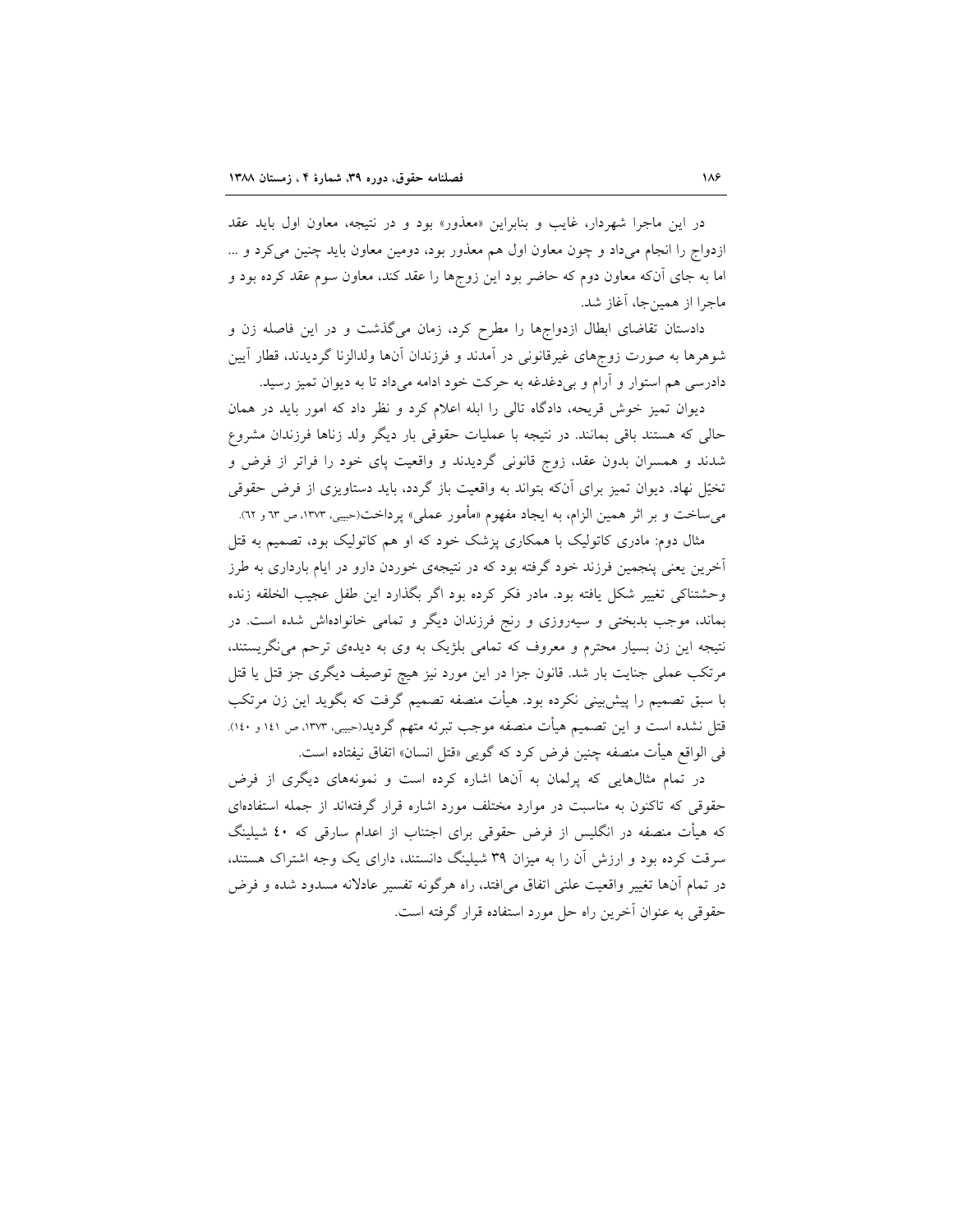#### نتىحە

فرض حقوقی تقریباً عمری به درازای عمر علم حقوق دارد، در دامان حقوق متولد گردیده و بالیده است و حیاتی پرفراز و نشیب را پشت سرگذاشته است.

در مقطعی از تاریخ، به دلیل حاکمیت نظامهای حقوقی به شدتت شکل گرا و غیرمنعطف و احترام همراه با تقدیس نسبت به قانون، فرضهای حقوقی روز به روز فربهتر شدند و حقوقدانان و قضات، برای اجرای عدالت و پرهیز از نتایج غیرمعقول و غیرعادلانه اجرای قوانین به آنها دلخوش بودهاند. فرض حقوقی، عقب ماندگی قانونگذار را از وضعیت اجتماعی و نیازهای جدید جامعه، جبران میکرد اما به تدریج همزمان با ارائه اندیشههای حقوقی و نقد نظامهای حقوقی سنتی و استقرار نظامهای حقوقی نوین که قانونگذار خود با تغییر و اصلاح قانون، نیازها را برآورده می ساخت، فرضهای حقوقی از متن به حاشیه رفتند اما هیچگاه از صحنه حقوق حذف نشدند.

امروز نیز فرضهای حقوقی در رشتهها و حوزههای مختلف حقوق، خودنمایی می کنند هر چند همچون گذشته پرفروغ نیستند اما به عنوان ابزار و تکنیکی حقوقی در بن بستها یا بر سر دوراهی ها می توانند به اجرای عادلانه قوانین کمک کنند.

با این وصف درباره استفاده قضات از فرض حقوقی اگر چه بررسی تاریخ تحولات این تأسیس حقوقی نشان داد که قضات و هیأتهای منصفه در نظامهای حقوقی مختلف خصوصاً نظام کامنلا سهمی مؤثر در استفاده از فرضهای حقوقی داشتهاند اما در حقوق کنونی و در نظام حقوقی ایران، به سختی می توان استفاده از فرضهای حقوقی توسط قضات را تجویز کرد. فرض۵ای حقوقی علیرغم سهم مؤثر که در تحول حقوق داشتهاند اما همانگونه که گفته شد، همچون تیغ دودمند که قرار دادن آن در دست قضات می تواند، نظام حقوقی را مختل سازد و عملکرد قضات را از تحت نظارت و کنترل خارج سازد و هر اقدام و استدلالی از سوی قاضی، منسوب به امری فرضی گردد بنابراین به نظر میرسد امروزه و در حقوق ایران باید فرض حقوقی را محدود به فرضهای قانونی نمود و استفاده از آن را به قانونگذار اختصاص داد.

امروزه استفاده از فرضهای حقوقی در نظام حقوقی ایران میتواند با حفظ حرمت احکام شرعی، قواعد حقوقی را با نیازهای روز جامعه همراه سازد به عنوان نمونه در قواعد مربوط به ارث فرضهای حقوقی می توانند کارگشا و مفید باشند و تا حدودی تفاوت ارث زن و شوهر را کاهش دهند. به این معنا که تفاوت فرضی که برای ارث زن و شوهر در قانون ذکر شده مستتند به حکم قرأن است. (آيه ١١ سورهٔ نساء فلهُنَّ الربع مما ترکتم ان لم يکن لکم ولد، فان کان لکم ولد فلهن الثمن مما ترکتم) و در نتیجه امکان تغییر آن در نظام حقوقی اسلامی و در سایهٔ قانون اساسی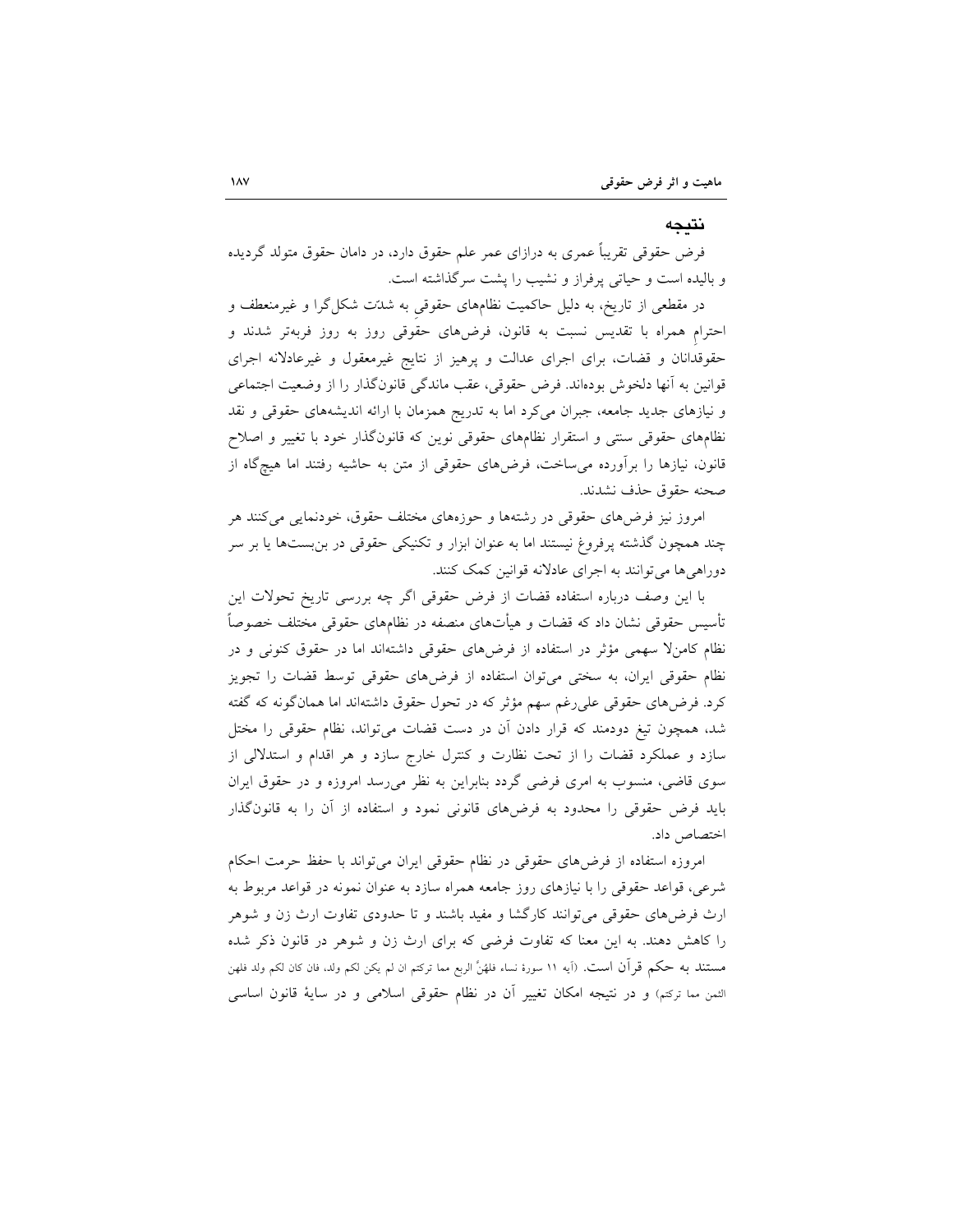وجود ندارد. بنابراین می توان به تمهیدهای فرعی توسل جست: سادهترین وسیله، برای شوهری که مایل است همسر او بیش از فرض خود ۱٫ یا ۱٫ برحسب مورد) از ترکه ببرد. استفاده از وصيت است. شوهر مي تواند ثلث تركهٔ خود يا كمتر از آن را به سود همسر وصيت کند و بدین وسیله بر میزان فرض او بیفزاید. قانونگذار نیز میتواند با ایجاد «فرض حقوقی» این وسیله را تکمیل کند. به عنوان مثال، قانونگذار می تواند اعلام کند: «در صورتی که زن همراه با طبقهٔدوم یا سوم وارثان فرض می برد، چنین فرض می شود که شوهر ثلث خود را به سود زن وصیت کرده است. مگر این که خلاف آن از وصیتنامهٔ متوفی یا سایر اسناد به جای ماندهٔ از او استنباط شود». بدین ترتیب، وصیت بر شوهر تحمیل نمی شود و او می تواند به هر وسیله که در اختیار دارد (وصیتنامه یا یادداشت خصوصی) ارادهٔ مخالف خود را بیان کند؛ زیرا چنین وصیتی واجب نیست، مفروض است. از سوی دیگر چون پس از انتشار قانون همه أگاه بر أن فرض میشوند، سکوت شوهر در برابر این فرض حمل بر رضای به وصیت می شود، همچنان که سکوت در برابر متعارف حمل بر رضای ضمنی به پذیرش مفاد آن در قرارداد است (ماده ۲۲۰ ق.م) و مانند این فرض در فقه در «شروط ضمنی» و «شروط بنایی» و «رضای تقدیری» پیشینهای روشن دارد.

این فرض، با حکم قرآن مجید در تعیین فرض زن نیز مخالفت ندارد، زیرا نه تغییری در آن می دهد و نه اَن را حذف می کند؛ برعکس، تمهید «وصیت مفروض» در راستای حقوقی کردن تکلیف یا ترغیب اخلاقی قرأن به وصیت کردن معروف به سود یدر و مادر و خویشان است (اَيه ١٨٠ سوره بقره، كتب عليكم اذا حضر احدكم الموت ان ترك خيراً الوصيهٔ للوالدين و الاقربين بالمعروف حقاً على المتقين) زنان را نيز راضي و دلبستهٔ به خانواده و ترغيب به حسن معاشرت با شوهر می سازد(کاتوزیان، ۱۳۸٤، ش ۱).

اما باید یادآور شد که قانونگذار نیز از این وسیله صرفاً باید برای مواردی بهره جوید که امکان عقلی یا عرفی دیگر برای اجرای عدالت وجود ندارد. به عبارت دیگر در صورتی که قانونگذار با مانعی شرعی مواجه نیست و میتواند مستقیماً با اصلاح قانون، عدالت را محقق سازد، نیازی به توسل به فرض حقوقی ندارد. به عنوان مثال به موجب ماده ۹٤٦ قانون مدنی مصوب ۱۳۰۷ مقرر گردیده بود زوجه فقط از اموال منقول و ابنیه و اشجار شوهر ارث میبرد که این حکم قانونگذار صرفاً مبتنی بر قولی از اقوال فقها بوده و در قرآن حکمی در این باب وجود نداشته و در نتیجه در بین فقها نیز مخالفانی داشته است. به همین دلیل قانونگذار برای اجرای عدالت و برابر ساختن زن با مرد در برخورداری از اموال مشمول ارث و یا حداقل نزدیک ساختن وضعیت ارث زن به شوهر، نیازی به استفاده از فرض قانونی نداشته و خوشبختانه در سال ۱۳۸۷ قانونگذار گامی مهم و مؤثر در این خصوص برداشت و به موجب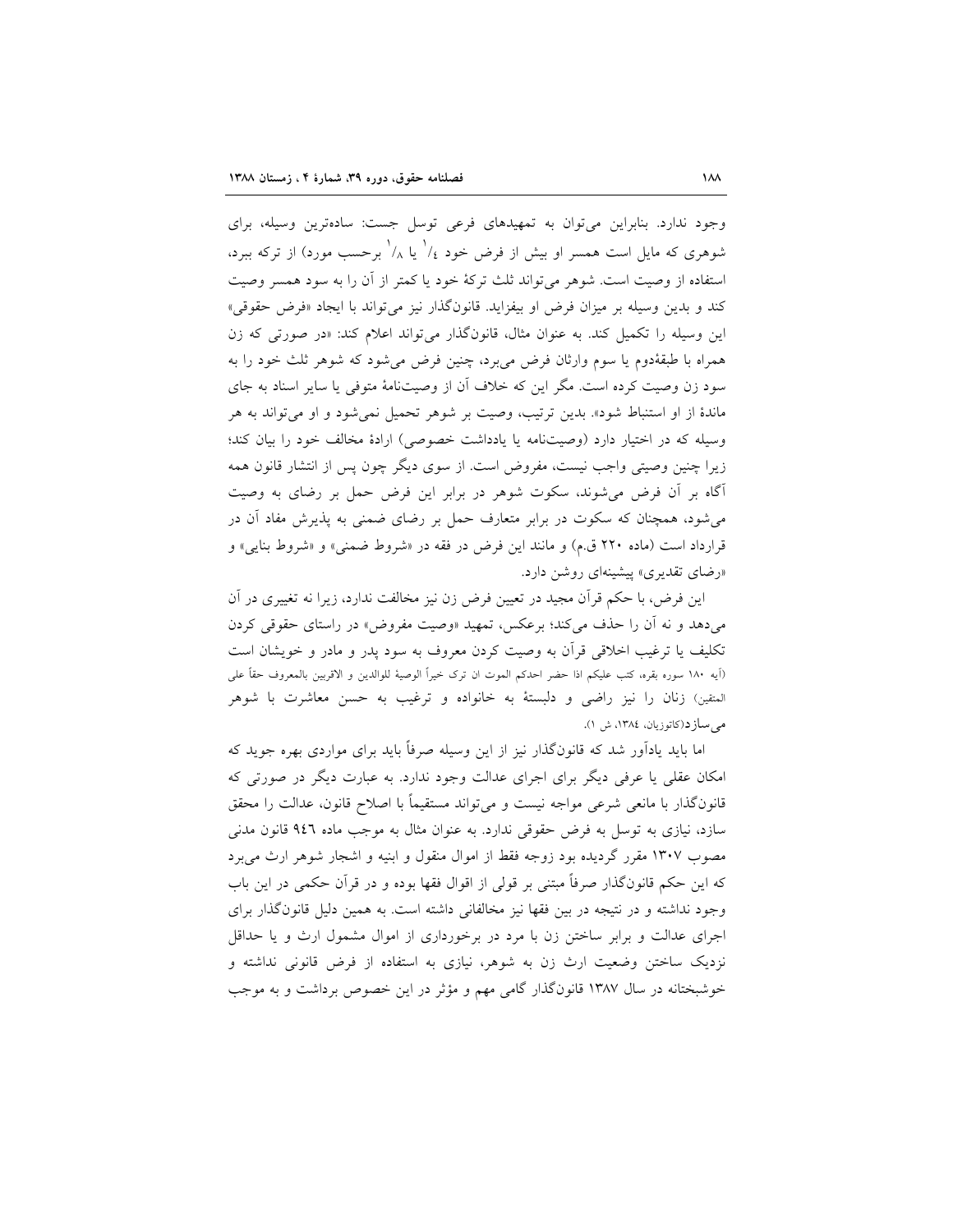ماده واحده مصوب ١٣٨٧/١١/٦ مواد ٩٤٦ و ٩٤٨ قانون مدنى را اصلاح و ماده ٩٤٧ اين قانون را حذف نمود و پس از قریب هشتاد سال محرومیت زنان از ارث زمین، به موجب ماده ۹٤٦ اصلاحی اعلام نمود. «زوج از تمام اموال زوجه ارث میبرد و زوجه در صورت فرزند دار بودن زوج یک هشتم از عین اموال منقول و یک هشتم از قیمت اموال غیرمنقول اعم از عرصه و اعیان ارث میبرد و در صورتی که زوج هیچ فرزندی نداشته باشد سهم زوجه یک چهارم از کليه اموال به ترتيب فوق مي باشد».

سخن أخر أن كه فرضهاى حقوقى در نظام حقوقى ايران مىتواند تمهيدى مؤثر باشد تا قانونگذار با حفظ احترام به شرع و موازین شرعی، حقوق را با نیازهای جدید متناسب سازد.

## منابع و مآخذ

#### الف– فارسى

۱. جعفری تبار، حسن (۱۳۸۳)، م**بانی فلسفی تفسیر حقوقی**، شرکت سهامی انتشار چاپ اول.

۲. حبیبی، حسن (۱۳۷۳)، منطق حقوقی و انفورماتیک حقوقی، انتشارات اطلاعات، چاپ اول تهران.

- ۳. کاتوزیان، ناصـر(۱۳٦۹)، مقدمه علــم حقــوق و مطالعــه در نظــام حقــوقي ايــران، انتــشارات بهنــشر، انتــشارات مــدرس چاپ دوازدهم تهران.
	- £. کاتوزیان، ناصر(١٣٨٤)، <mark>اثبات و دلیل اثبات جلد دوم</mark>، نشر میزان، چاپ دوم، تهران.
	- ٥. كاتوزيان، ناصر(١٣٨١)، فلسفه حقوق، جلد سوم، منطق حقوق، شركت سهامي انتشار، چاپ دوم، تهران.
		- ٦. کاتوزیان، ناصر(١٣٨٤)، ارث، نشر میزان، چاپ دوم.
	- ۷. کاشان<sub>ی</sub>، سید محمود(١٣٥٤)، **نظریه تقلب نسبت به قانون (حیل)**، انتشارات دانشگاه مل<sub>ی</sub> ایران، چاپ دوم.

#### ت-عربي

- ١. البديب، محمبود عبيد البرحيم(بييت)، الجيل في القبانون المسدني، دراسيه مقارنية بالفقية الاسبلامي، دار الجامعييه الجديده للنشر اسكندريه.
	- ٢. المغربي، محمود عبدالمجيد(١٩٩٦)، **المدخل الى تاريخ الشرائع**،الموسسة الحديثة للكتاب،طرابلس.
	- ٣. شعير، عبد الواحد(بيتا)،**النظرية العامة للقانون**، الطبعة الاول<sub>ى</sub>، مطبعه دارالنشر المغربيه،الدار البيضاء.